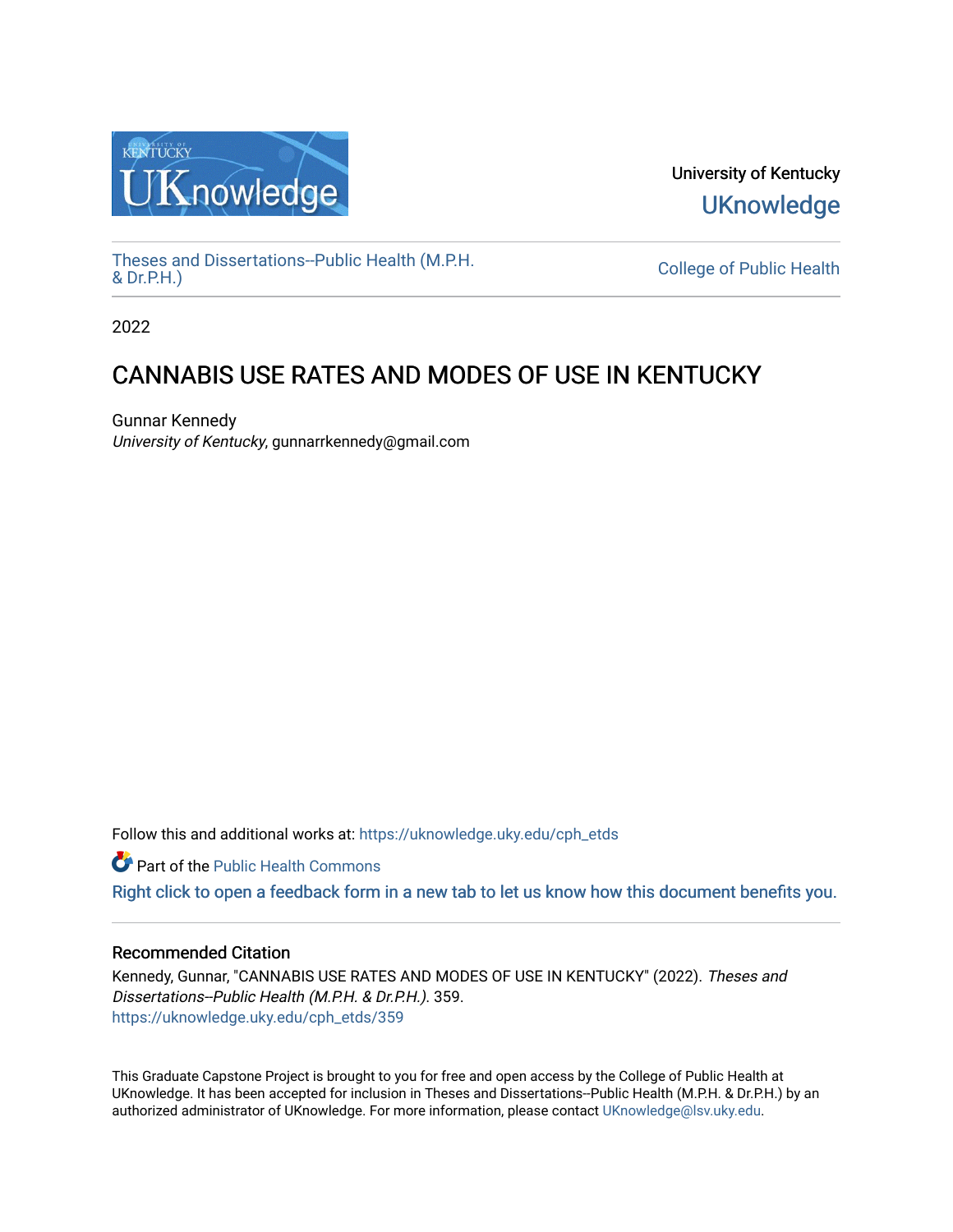#### STUDENT AGREEMENT:

I represent that my capstone and abstract are my original work. Proper attribution has been given to all outside sources. I understand that I am solely responsible for obtaining any needed copyright permissions. I have obtained needed written permission statement(s) from the owner(s) of each third-party copyrighted matter to be included in my work, allowing electronic distribution (if such use is not permitted by the fair use doctrine) which will be submitted to UKnowledge as Additional File.

I hereby grant to The University of Kentucky and its agents the irrevocable, non-exclusive, and royalty-free license to archive and make accessible my work in whole or in part in all forms of media, now or hereafter known. I agree that the document mentioned above may be made available immediately for worldwide access unless an embargo applies.

I retain all other ownership rights to the copyright of my work. I also retain the right to use in future works (such as articles or books) all or part of my work. I understand that I am free to register the copyright to my work.

### REVIEW, APPROVAL AND ACCEPTANCE

The document mentioned above has been reviewed and accepted by the student's advisor, on behalf of the advisory committee, and by the Director of Graduate Studies (DGS), on behalf of the program; we verify that this is the final, approved version of the student's capstone including all changes required by the advisory committee. The undersigned agree to abide by the statements above.

> Gunnar Kennedy, Student Dr. Jay Christian, Committee Chair Dr. Sarah Wackerbarth, Director of Graduate Studies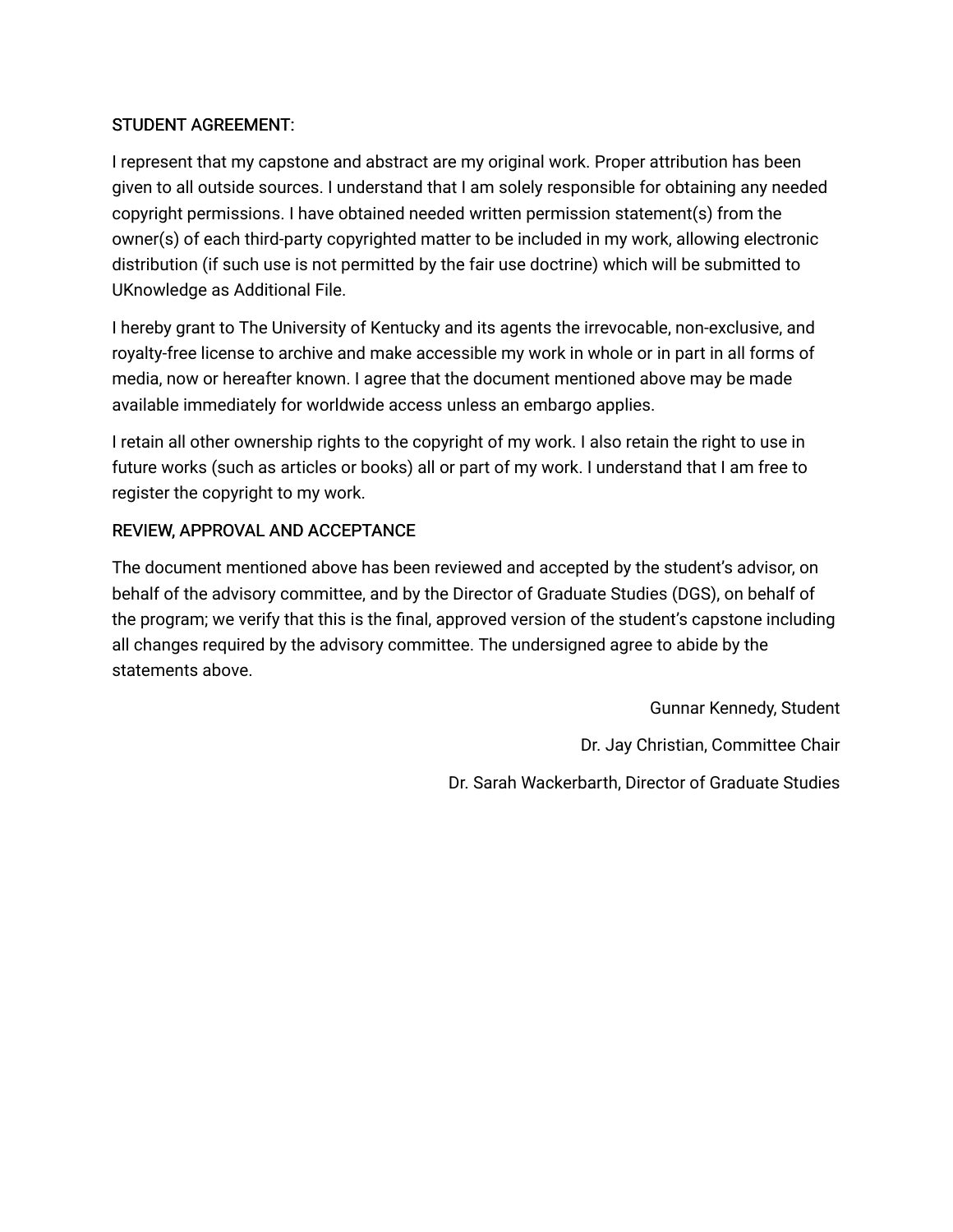# CANNABIS USE RATES AND MODES OF USE IN KENTUCKY, 2020

Capstone Project Paper

A paper submitted in partial fulfillment of the requirements for the degree of Master of Public Health in the University of Kentucky College of Public Health

By

Gunnar Kennedy Lexington, Kentucky May 20, 2022

W. Jay Christian, PhD (Chair)

Kathleen Winter, PhD

April Young, PhD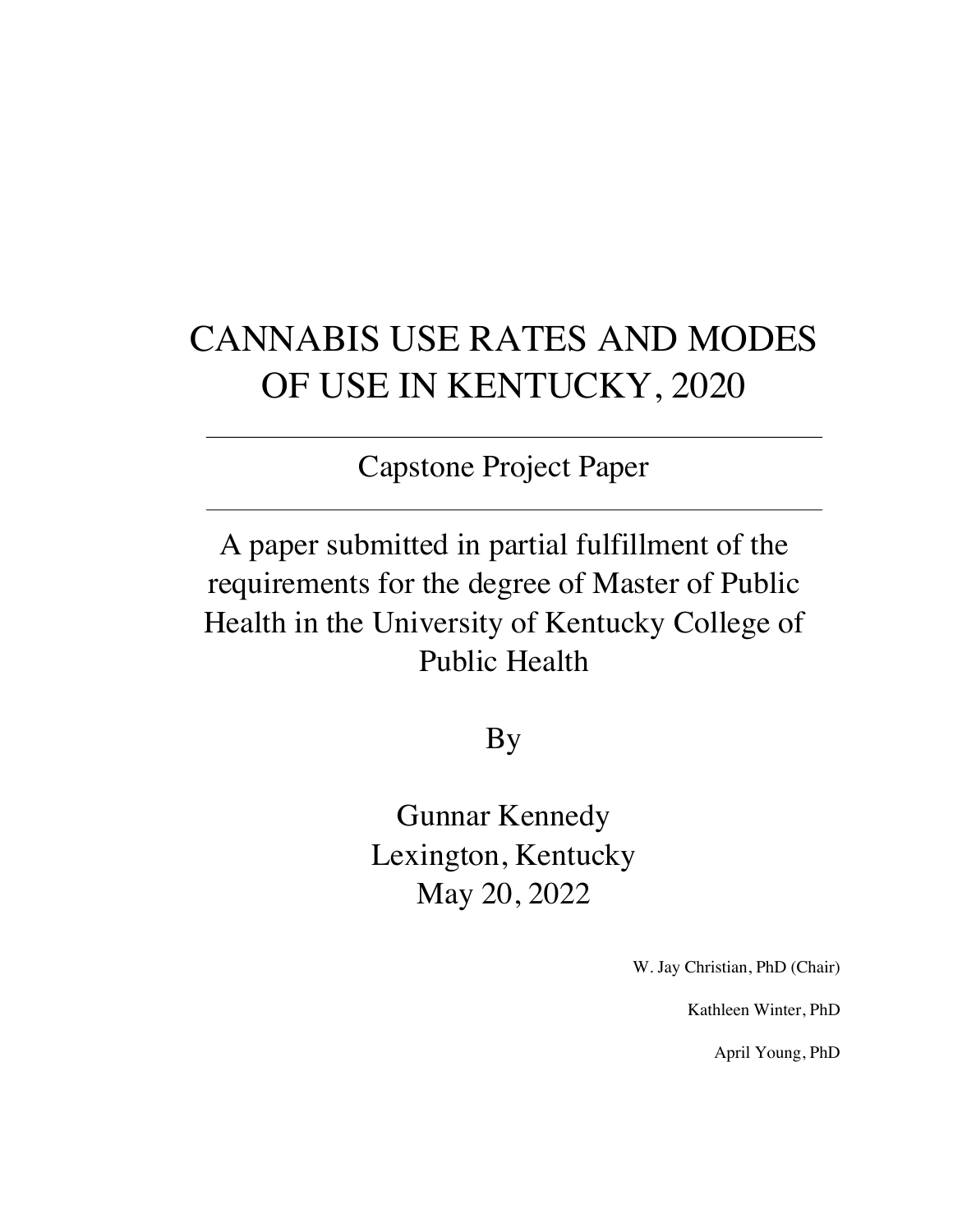## ABSTRACT:

## **Background and Objectives:**

The purpose of this study was to assess cannabis use rates and modes among people who use cannabis (PWUC) in the state of Kentucky in relation to socioeconomic, demographic, and geographic factors. Furthermore, this study compared Kentucky's rates of use to other states and built a multivariable regression model to identify characteristics of individuals who use cannabis in Kentucky.

### **Methods:**

For this cross-sectional descriptive analysis, we used 2020 data from the Kentucky Behavioral Risk Factor Surveillance System (BRFSS). We tabulated weighted responses to questions asking about frequency of cannabis use over the past 30 days, primary mode of cannabis use, and reasons for cannabis use by demographic and socioeconomic factors.

### **Results:**

The prevalence of cannabis use was slightly higher in males (12.1%) than females (8.7%). Age groups saw use rates consistent with national trends with those aged 18 to 34 most likely to use cannabis (16.9%), and those  $55+ (5.1\%)$  least likely. Education was marginally related to cannabis use rates, which ranged only from 8.9% (college degree or more) to 10.8% (high school or less). Those without healthcare coverage reported more use (18.4%) than those with healthcare coverage (9.6%). Those who made less than \$25,000 (14.4%) and less than \$50,000 (11.2%) had higher rates of use than those who made \$50,000 or more (9.8%). Marital status was consistent among all groups except for Never Married reporting the most use (17.2%). Cannabis use rates were lowest in whites (9.1%) and highest in blacks (21.6%). Residents of Kentucky's Appalachian region were slightly less likely to use cannabis compared to elsewhere in the state  $(8.8\% \text{ vs. } 11.8\%)$ ,

## **Conclusion:**

Cannabis use in Kentucky matches national trends and trends in states where cannabis is legal. Despite the illegal status of cannabis, its use remains relatively common across socioeconomic and demographic groups. It is likely that use of cannabis and preferred modes of use—especially non-smoking modes—will continue to follow national trends, regardless of its status in Kentucky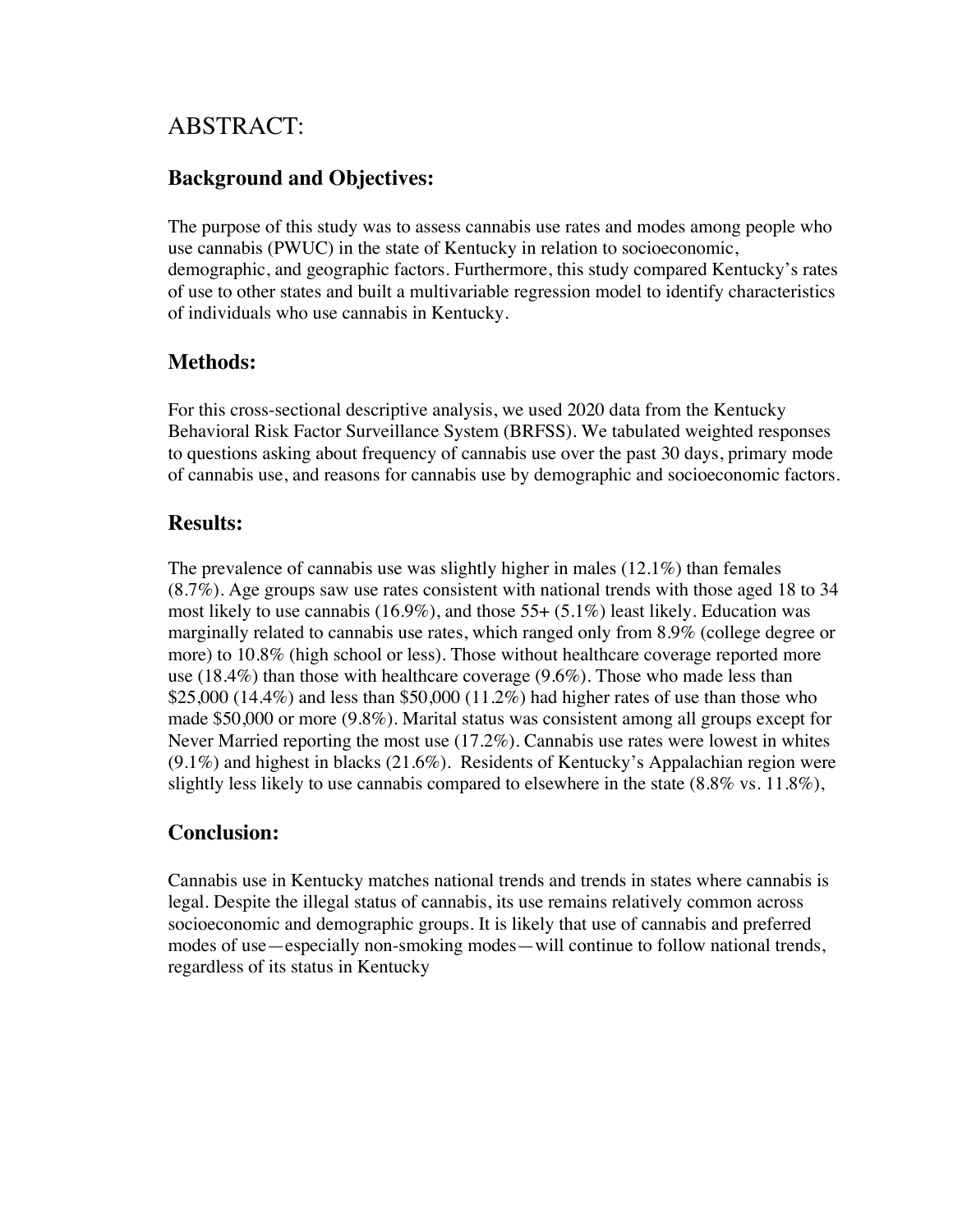## **ACKNOWLEDGEMENTS**

I would like to acknowledge my chair, Dr. Jay Christian for his guidance, patience, and support during the writing of this research. I would also like to thank my committee members, Dr. April Young and Dr. Kathleen Winter, for their guidance and reviews, as well as all the referenced authors whose previous studies informed the development this research paper.

Thanks to the following bands for soundtracking endless nights of reading and writing: Rush, Thou, Sleep, Godspeed You! Black Emperor, Swans, Lustmord, and Nick Cave & The Bad Seeds.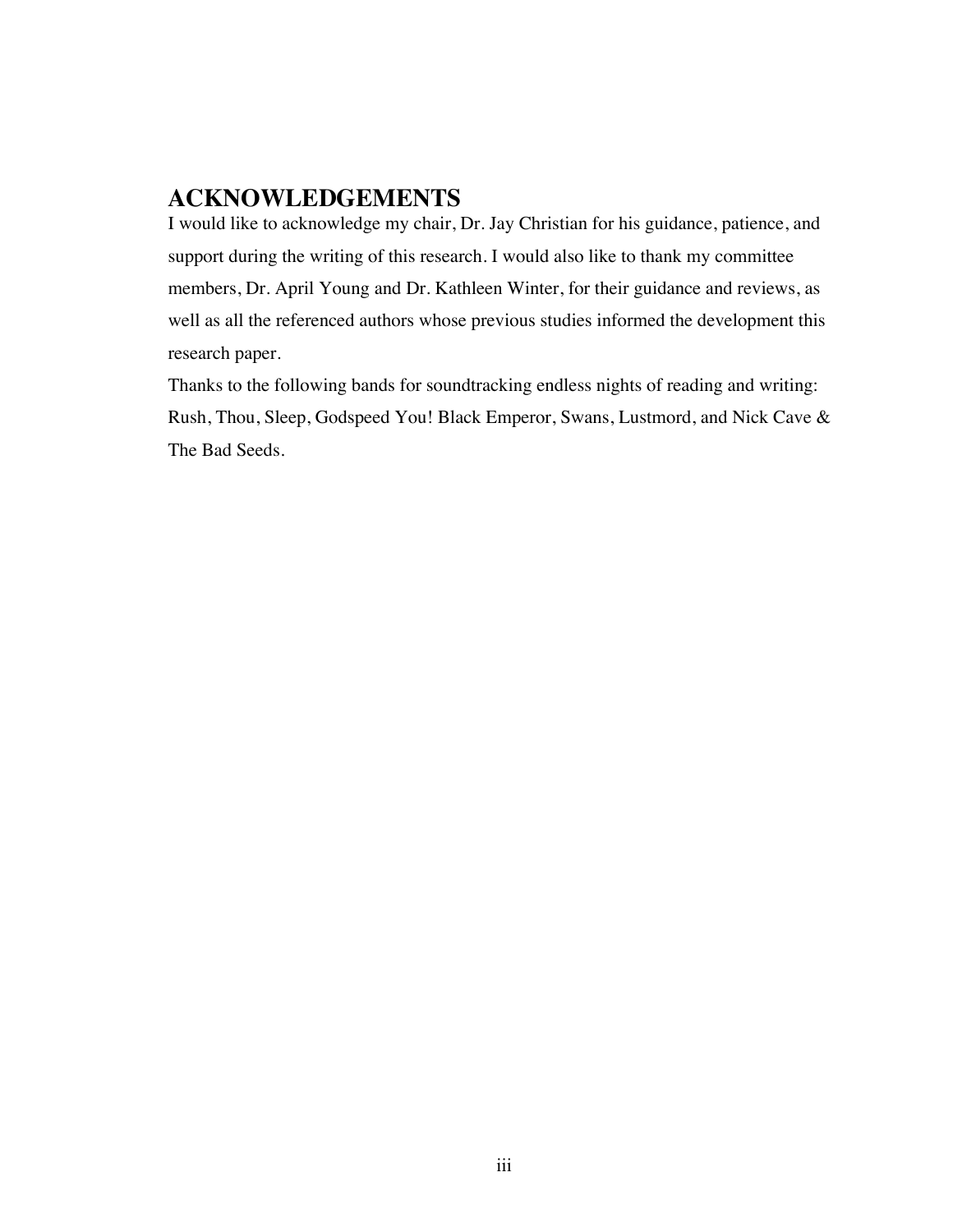## Table of Contents

| <b>Introduction</b> |  |
|---------------------|--|
|                     |  |
|                     |  |
|                     |  |
|                     |  |
| <b>Methods</b>      |  |
|                     |  |
|                     |  |
|                     |  |
| <b>Results</b>      |  |
|                     |  |
|                     |  |
|                     |  |
|                     |  |
|                     |  |
|                     |  |
|                     |  |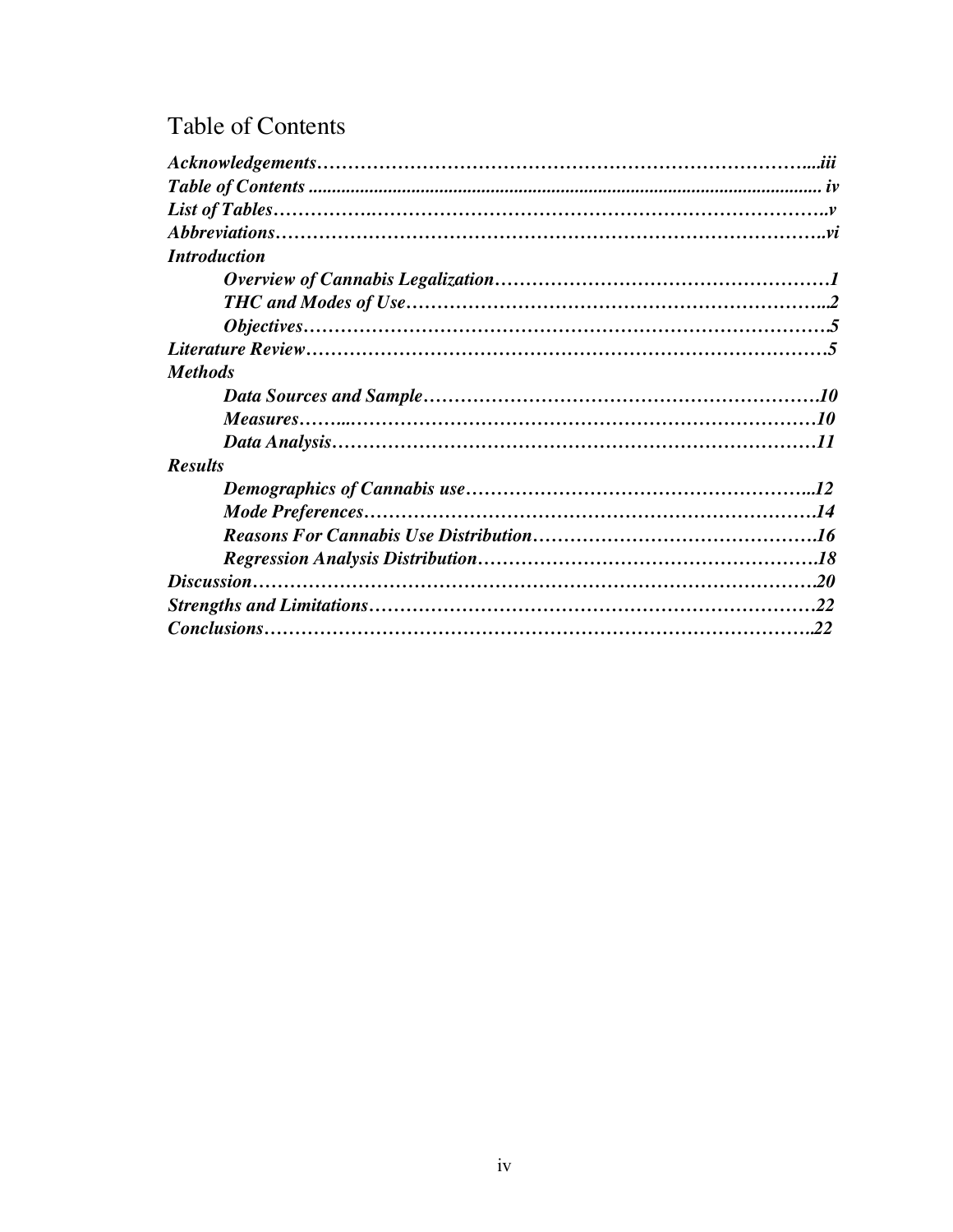## **LIST OF TABLES**

| Table 1, Cannabis use in Kentucky by demographic, socioeconomic factors13      |  |
|--------------------------------------------------------------------------------|--|
| Table 2, Cannabis use preferred mode in Kentucky by demographic, socioeconomic |  |
|                                                                                |  |
| Table 3, Reasons for Cannabis Use in Kentucky by demographic, socioeconomic    |  |
|                                                                                |  |
| Table 4, Logistic Regression predicting cannabis use in                        |  |
|                                                                                |  |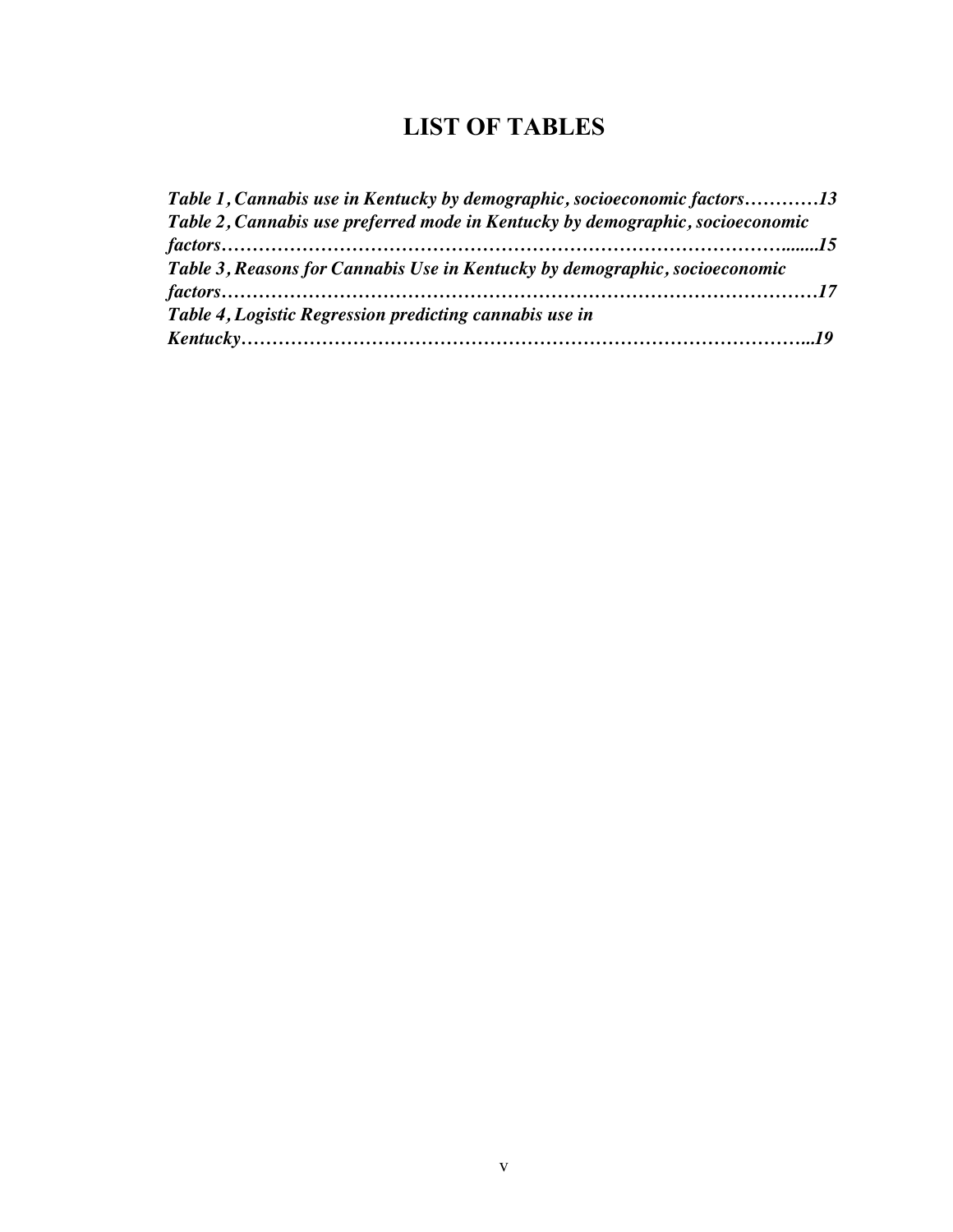## **ABBREVIATIONS:**

| <b>BRFSS</b> | Behavioral Risk Factor Surveillance System        |
|--------------|---------------------------------------------------|
| <b>CDC</b>   | Center for Disease Control                        |
| <b>DHSS</b>  | Missouri Department of Health and Senior Services |
| <b>MC</b>    | Medical Cannabis Use                              |
| ML           | Medical Cannabis Legalization                     |
| <b>NSDUH</b> | National Survey on Drug Use and Health            |
| <b>PWUC</b>  | People Who Use Cannabis                           |
| RL           | Recreational Cannabis Legalization                |
| <b>THC</b>   | delta-9-tetrahydrocannabinol                      |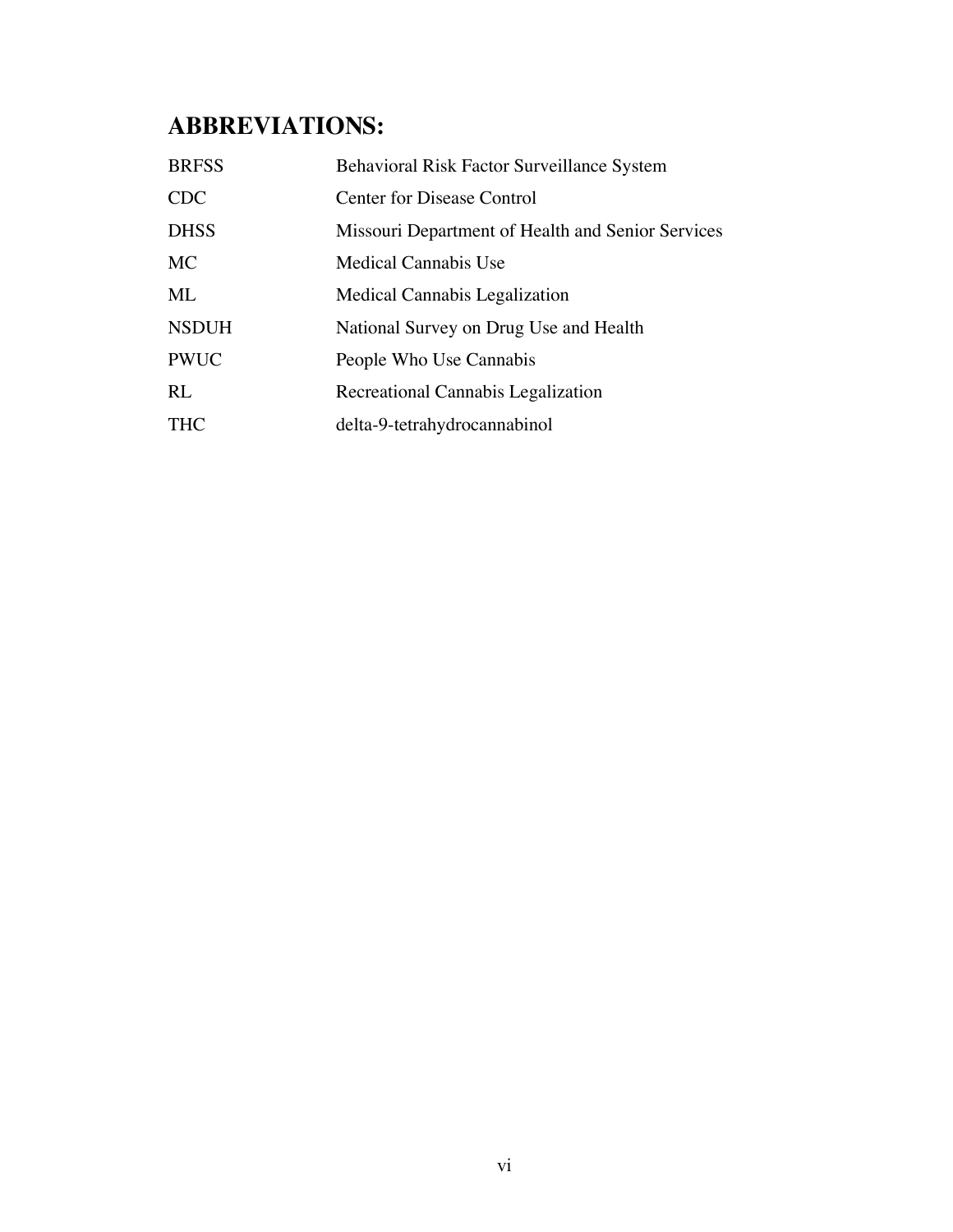## **INTRODUCTION:**

#### **Overview of Cannabis Legalization:**

The history of the legality of cannabis in the U.S. is complicated and winding. During the late nineteenth Century to the early twentieth, cannabis use was primarily confined to medicinal applications (Patton, 2020). Notably, military physicians used cannabis to help treat injuries throughout the Civil War; and in 1891, American physician J.B. Mattison published his research on the effectiveness of cannabis in treating cocaine and opiate addiction, as well as migraines (Patton, 2020). Despite the increasing evidence of medicinal benefits and support from the medical community, the first quarter of the twentieth century saw numerous laws and acts passed to restrict or prohibit both the sale and use of cannabis. Eventually in 1937, cannabis was essentially made illegal with the Marihuana Tax Act (Patton, 2020). This Act made possession and transfer of cannabis a federal crime which halted almost all medicinal research (Patton, 2020). The Marihuana Tax Act was eventually deemed unconstitutional in 1969 for violating the Fifth Amendment (Patton, 2020). However, in 1970, the Controlled Substances Act was passed, which prohibited the use of cannabis for any purpose (Patton, 2020). It wasn't until the early 1990's that the legalization status of cannabis began to shift. This began in 1993 Surgeon General Elder proposed to study cannabis legalization, and continued with the first statewide medical cannabis legislation (ML), Proposition 215, which was passed in California in 1996 (Yu, Chen, Chen, & Yan, 2020). Since then, as of May  $7<sup>th</sup>$  2022, 37 additional states and the District of Columbia have passed ML, and 18 states and the District of Columbia have enacted recreational cannabis legislation (RL) (Legislation, 2021; Yu et al., 2020). Colorado and the state of Washington were the first to enact RL in the Autumn of 2012 (Patton, 2020). Despite the increasing number of ML and RL in the United States, Kentucky is one of 14 states where cannabis remains illegal for any purpose (Legislation, 2021).

Public polls also demonstrate that support among Americans for cannabis legalization has changed dramatically since 1969; with a marked increase in public support since 2000 (Daniller, 2020). Additionally, in a survey conducted in April of 2021, fewer than 10% of adults in the United States felt that cannabis should not be legal at all (Green, 2021). This same survey observed that  $31\%$  of adults support only ML,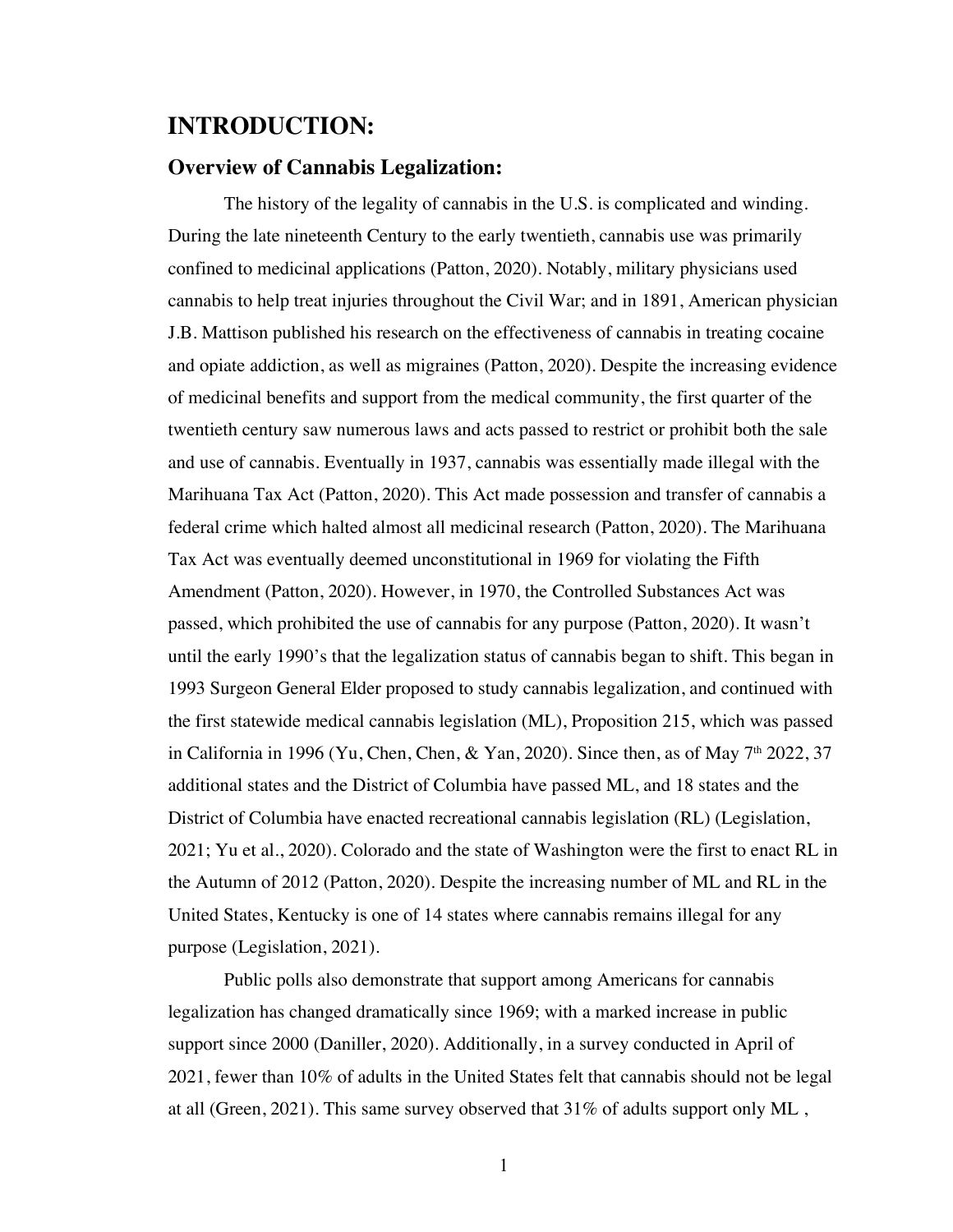while 60% support RL (Green, 2021). Support for legalization varies by age group and political affiliation, yet a majority of each age group, except for those 75+, supports legalization (Daniller, 2020).

This shift in views towards legalization has undoubtedly been influenced by the various purported health benefits of cannabis use (Yu et al., 2020). There has been increasing evidence detailing the efficacy of cannabis for some therapeutic purposes, including pain management, improved appetite and nausea relief among chemotherapy and AIDS patients, easing anxiety and/or depression, limiting use/misuse of other medications, and treating symptoms of epilepsy and multiple sclerosis (Keyhani et al., 2018). Some studies have found an association between ML or RL and a reduction in opioid drug misuse compared to states with no legalization (Shi, 2017). The relationship between opioid misuse and cannabis legalization are not conclusive, but Shi (2017) observed that states that had passed either RL or ML saw reductions in opioid prescriptions for pain relief, hospitalizations and deaths related to opioid overdose, and overall opioid abuse (Shi, 2017).

#### **THC and Modes of Use**

Controversy exists about the levels/concentration of tetrahydrocannabinol (THC) that are now currently available in products today (Zvonarev, Fatuki, & Tregubenko, 2019). Generally, the term THC refers to the amount of the primary psychoactive compound, delta-9-tetrahydrocannibnol, in the marijuana flower (Greydanus, Hawver, Greydanus, & Merrick, 2013). While THC is the primary psychoactive compound, it is just one of at least 60 cannabinoids identified in the marijuana plant (Greydanus et al., 2013). Cannabinoids are the compounds that interact with the endocannabinoid system in the body to create an intoxicating effect known as a high (Greydanus et al., 2013). Producers in both RL and ML states have developed products with very high levels THC (Schauer, Njai, & Grant-Lenzy, 2020). These highly concentrated forms of cannabis are preferred by some PWUC to ease serious medical conditions such as Parkinson's, side effects of cancer or AIDS treatment, and schizophrenia (Wilkinson, Yarnell, Radhakrishnan, Ball, & D'Souza, 2016).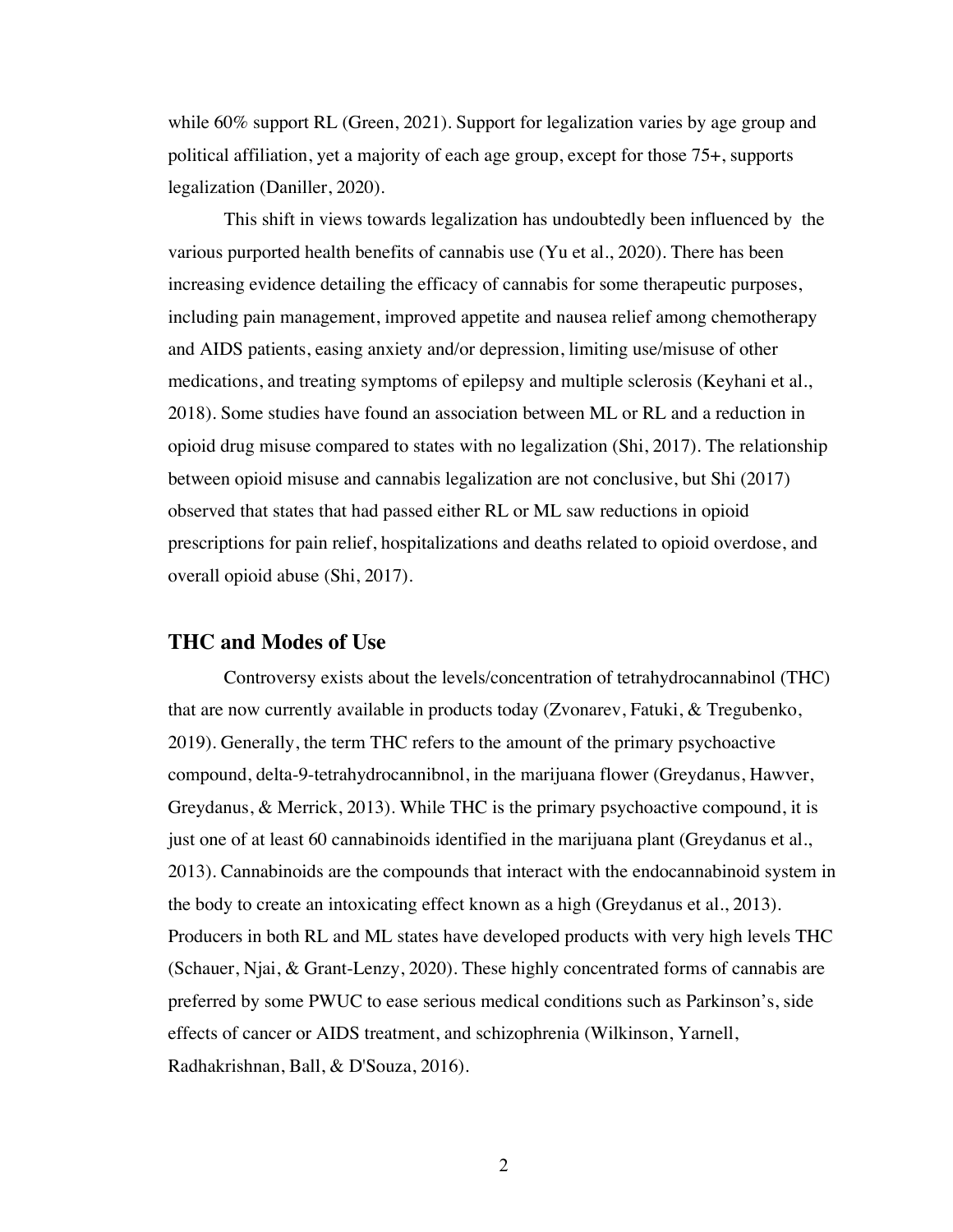The United States Federal government claims that prior to the 1990s THC concentration in the marijuana flower averaged less than 2% by weight, and (Stuyt, 2018) during the 1990s the average THC concentration increased to 4%, and then between 1995 and 2012 there was a 212% increase in THC content (Stuyt, 2018). Today, some products available on the market contain THC levels as high as 28% or more (Stuyt, 2018). Calculating THC concentration in final products and the effects of this concentration in a specific individual is difficult because it varies by mode and many individual factors (Stuyt, 2018). Some individuals may be able to tolerate high levels of THC, while others can only consume small amounts at a time.

Smoking is the most common mode of cannabis use in the United States (Schauer et al., 2020). The dried flowers or leaves are ignited, and the smoke is inhaled by the user (Schauer et al., 2020). This can be accomplished using hand- or machine-rolled cigarettes ("joints"), pipes (typically glass or metal), bongs (i.e., water pipes, where smoke is filtered through water before inhalation), blunts (cigars that have had their tobacco completely or partially removed and refilled with marijuana) and other methods (Streck, Hughes, Klemperer, Howard, & Budney, 2019). The psychoactive effects of smoking dried cannabis flower are almost immediate, with the user typically experiencing a high within minutes (Schauer et al., 2020). The THC concentration of dried cannabis flower varies widely depending on the strain of cannabis and how it is grown and cured (Schauer et al., 2020). Dispensaries often sell "pre-rolled" joints that contain 17% to 28% of THC by weight (Stuyt, 2018).

Vaping is a relatively new mode that has become more common with legalization (Schauer et al., 2020). The oil or concentrate used for vaping is extracted from cannabis plant material using chemical solvents or solventless extraction methods (Lazarjani, Young, Kebede, & Seyfoddin, 2021). Solvent extraction uses chemicals such as butane, propane, and ethanol to separate cannabinoids from the marijuana flower (Lazarjani et al., 2021). The solvents are purged from the solution and an oil is left behind that will solidify (Schauer et al., 2020). This solidified product can then be used for vaping or dabbing (Lazarjani et al., 2021). Solventless extraction utilizes cannabinoids' semi-liquid state (Lazarjani et al., 2021). As such, this method does not use chemicals, but instead relies on physical methods, such as applying pressure or temperature to extract the oil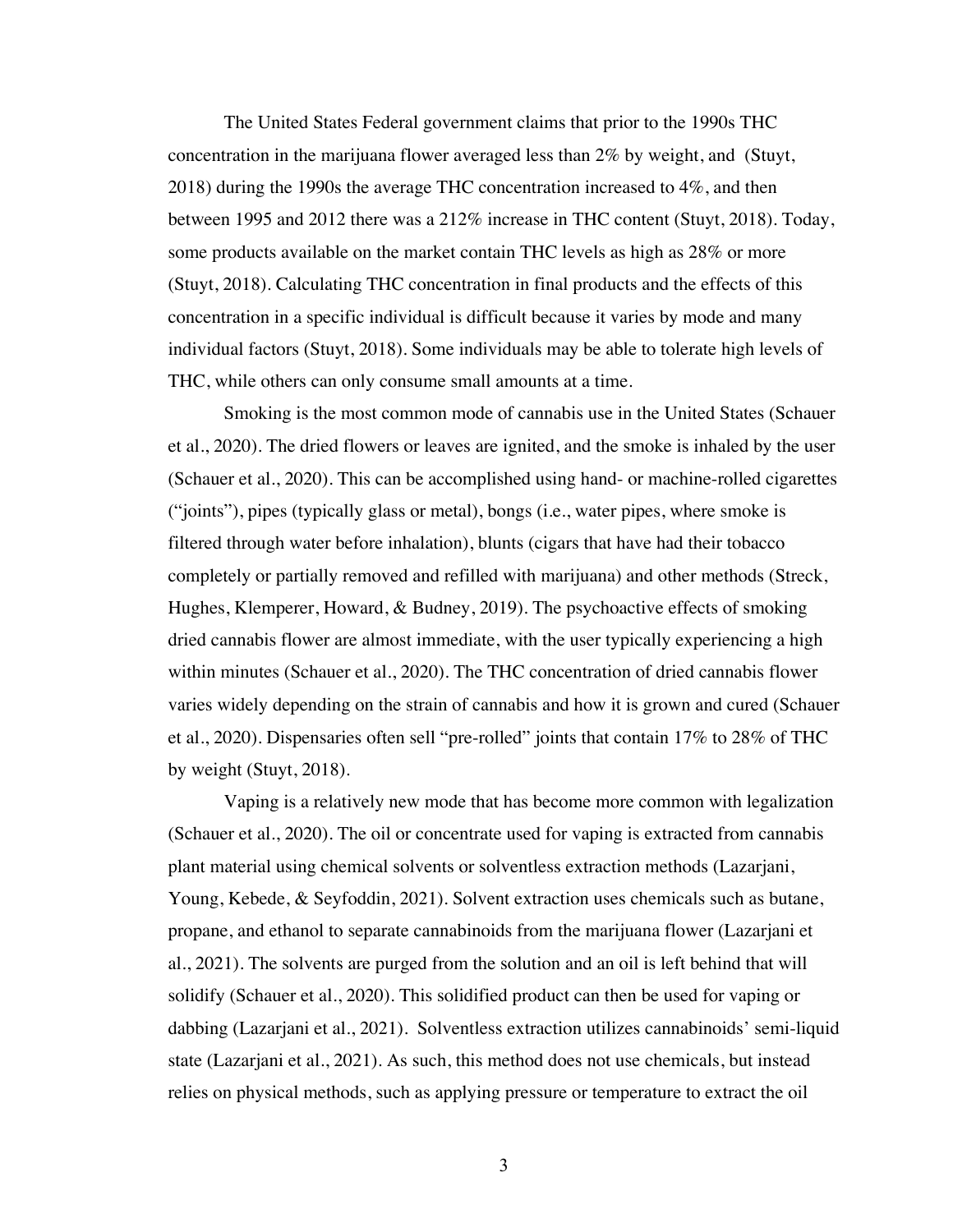from cannabis flower, or even using water for extraction (Lazarjani et al., 2021). For vaping, the extracted product is placed into a cartridge that is inserted or threaded onto a "vape pen" rechargeable battery (Schauer et al., 2020). This device uses electricity to vaporize the oil so it can be inhaled by the user. Many prefer vaping to smoking as there is no combustion that produces smoke (Baldassarri, Camenga, Fiellin, & Friedman, 2020). Because of this, vaping is considered by PWUC to be a safer alternative to smoking, though this is disputed by healthcare professionals (Sawtelle & Holle, 2021). In fact, some research has also shown vaping cannabis is the most popular mode for teens and young adults and the most preferred for medical use (Baldassarri et al., 2020). Effects are similar immediacy and duration compared to smoking but can be stronger due to higher amounts of THC concentration in the oil (Schauer et al., 2020).

Dabbing refers to vaporizing highly concentrated products with high heat generally using a "dab rig", a special type of pipe specifically for dabbing—to experience an immediate and intense high (Raber, Elzinga, & Kaplan, 2015). The dab rig consists of numerous parts. Typically, dab rigs contain small glass pipes or water pipes (Raber et al., 2015). Attached to the pipe is a heating platform, referred to as a "nail" (Raber et al., 2015). This heating platform is typically made of quarts, ceramic, or titanium and often heated with a small blow torch (Raber et al., 2015). Once it is heated, some cannabis concentrate is placed on it, which immediately vaporizes and is inhaled through the water pipe (Raber et al., 2015). Concentrates of varying consistency and potency are sold as products known as hash, hash oil, wax, shatter, budder, diamonds, sauce, and more (Schauer et al., 2020) Most products for dabs on the market weigh between 0.5 to 1 gram and have a THC concentration of at least 70% and can even be as high as 90% (Raber et al., 2015)

Edibles are cannabis-containing products that are eaten like food (Schauer et al., 2020). As legalization has increased around the country, the popularity of edibles has increased dramatically (Streck et al., 2019). Products on the market range from cooking oils to candy to beef jerky. Psychoactive effects take longer to achieve than with most other modes but can be more intense (Schauer et al., 2020). Furthermore, once the effects begin, they can last 3-10 hours, depending on the individual (Streck et al., 2019). First, the body needs to digest and break the food down, which then releases the THC into the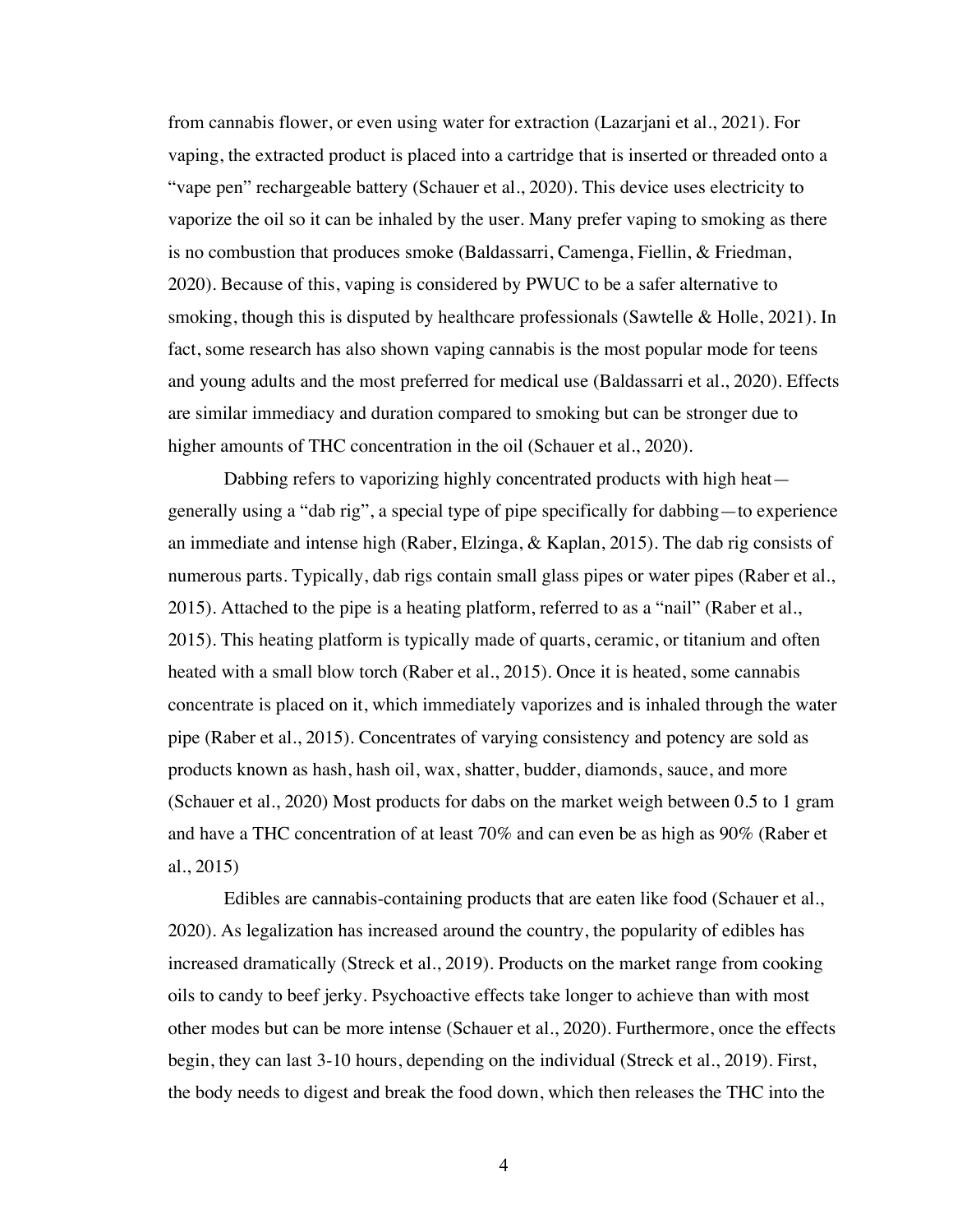blood (Schauer et al., 2020). This process is dependent upon the food type and dose, and the individual's own metabolism, body weight, and tolerance (Goodman, Wadsworth, Leos-Toro, & Hammond, 2020). THC concentration for edibles on average ranges from 1 mg to 100 mg; with state laws typically dictating a dose or "serving" of 5 or 10 mg (Zipursky, Bogler, & Stall, 2020). A unique characteristic of edibles is that compared to other modes, a single product can contain extremely high levels of THC (Zipursky et al., 2020).

Drinking cannabis is a relatively new mode with a very small, but growing market (Volpe, 2020). Cannabis oil is soluble in alcohol but mixing any federally controlled substance and alcohol is illegal in the United States (The Controlled Substances Act (CSA), 1971). To create cannabis beverages, the cannabis oil is broken down into microscopic particles and then the oil is dissolved into water by using an emulsifier (Perkins, 2021). The final product is a seltzer like liquid that is then added to teas, sodas, nonalcoholic beers, and tonics (Volpe, 2020). The average THC concentration is low compared to other modes, hovering around 5 mg of THC per 5-ounces, but can range from 1 to even 100 mg (Volpe, 2020). Drinking produces a high within 5 to 15 minutes, and it quickly dissipates (Volpe, 2020).

### **Objectives:**

Using BRFSS survey responses, this study analyzed cannabis use and mode of use in Kentucky in relation to various socioeconomic, demographic, and geographic factors. Rates of cannabis use, and modes of use were compared to those from states with either ML or RL. Lastly, we created a multivariable regression model to help identify characteristics of individuals most likely to use cannabis in Kentucky.

#### **LITERATURE REVIEW:**

Cannabis is the most used illicit drug in the United States, with nearly 48.2 million individuals, or 18% of all residents, reporting using cannabis at least once in 2019 (CDC, 2019). And while the population of Americans living in states with some form of legalization has increased, the number of studies analyzing state-specific and national use trends has grown very little (Daniulaityte et al., 2018). Regarding use rates, the National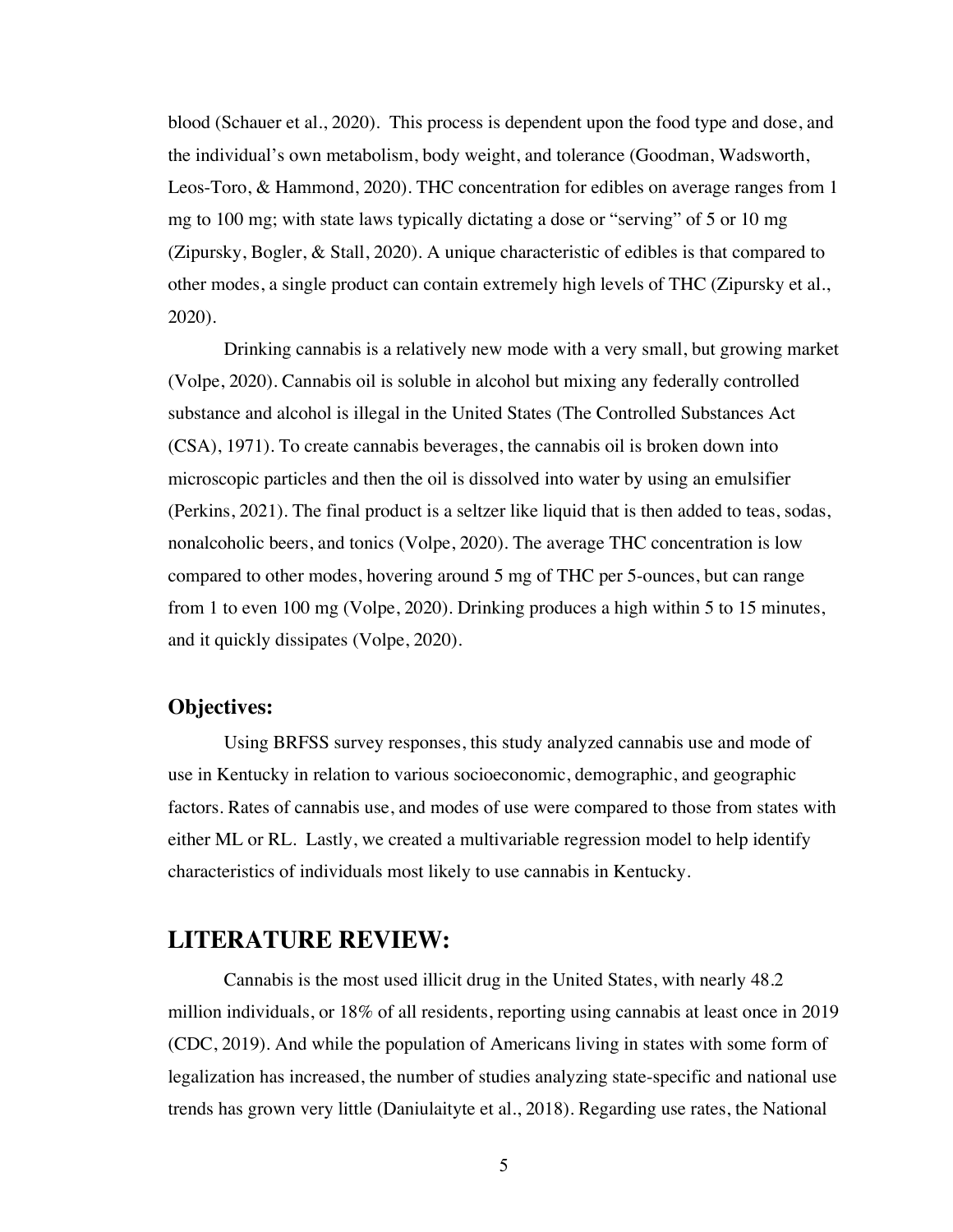Survey on Drug Use and Health (NSDUH) identified decreases in cannabis use from 1979 through 1992 and from 2001 through 2006, with increases noted during the intervening years (Yu et al., 2020). These increases were clear and substantial among states that adopted ML, but less so among states that passed RL (Yu et al., 2020). From 2006 to 2016, the overall number of people covered by ML saw its greatest increase; yet prevalence of cannabis use, which had increased steadily since 1992, remained stagnant. (Yu et al., 2020). Further, despite the expectations of many opponents to legalization, states who have passed RL or ML have seen cannabis use among those below the age of 18 remain stable or even decrease (Zvonarev et al., 2019).

Therapeutic treatments of cannabis have shown promise and are gaining wider acceptance in the medical field, but there is still little robust clinical evidence for medical use of cannabis (Wilkinson et al., 2016). Research on the health benefits and risks of cannabis is limited by numerous factors, including the Schedule 1 designation of cannabis on a federal level, the different modes of use, and co-use of cannabis and other substances by PWUC (Schauer, 2021) These obstacles have limited scientific study and conclusions regarding cannabis use and its effects on individuals and public health.

Studies exist on cannabis use and its relation to cancer both as a potential cause, especially of lung cancer, and as a therapy or preventive measure. Cannabis has been used to help relieve symptoms associated with cancer and/or cancer treatments, including chemotherapy-induced nausea and vomiting, pain associated some cancers, poor appetite, weight loss, and poor quality of life (Sawtelle & Holle, 2021). But there are also numerous studies analyzing the effects of cannabis on risk for cancers at sites including head and neck, lung, and gastrointestinal system (Sawtelle & Holle, 2021). It has been long speculated that cannabis smoke would have similar effects as tobacco smoke on the respiratory system (Tashkin & Roth, 2019). Yet, it is difficult to form any solid conclusions on the effects of cannabis on pulmonary function and lung cancer susceptibility (Tashkin & Roth, 2019). Some studies have shown that cannabis and tobacco smoke have similar effects on the frequency of chronic cough, sputum and wheeze and the present of airway mucosal inflammation, goblet cell and vascular hyperplasia, and metaplasia and cellular disorganization (Tashkin & Roth, 2019). But these studies are confounded by concurrent tobacco smoking, low availability of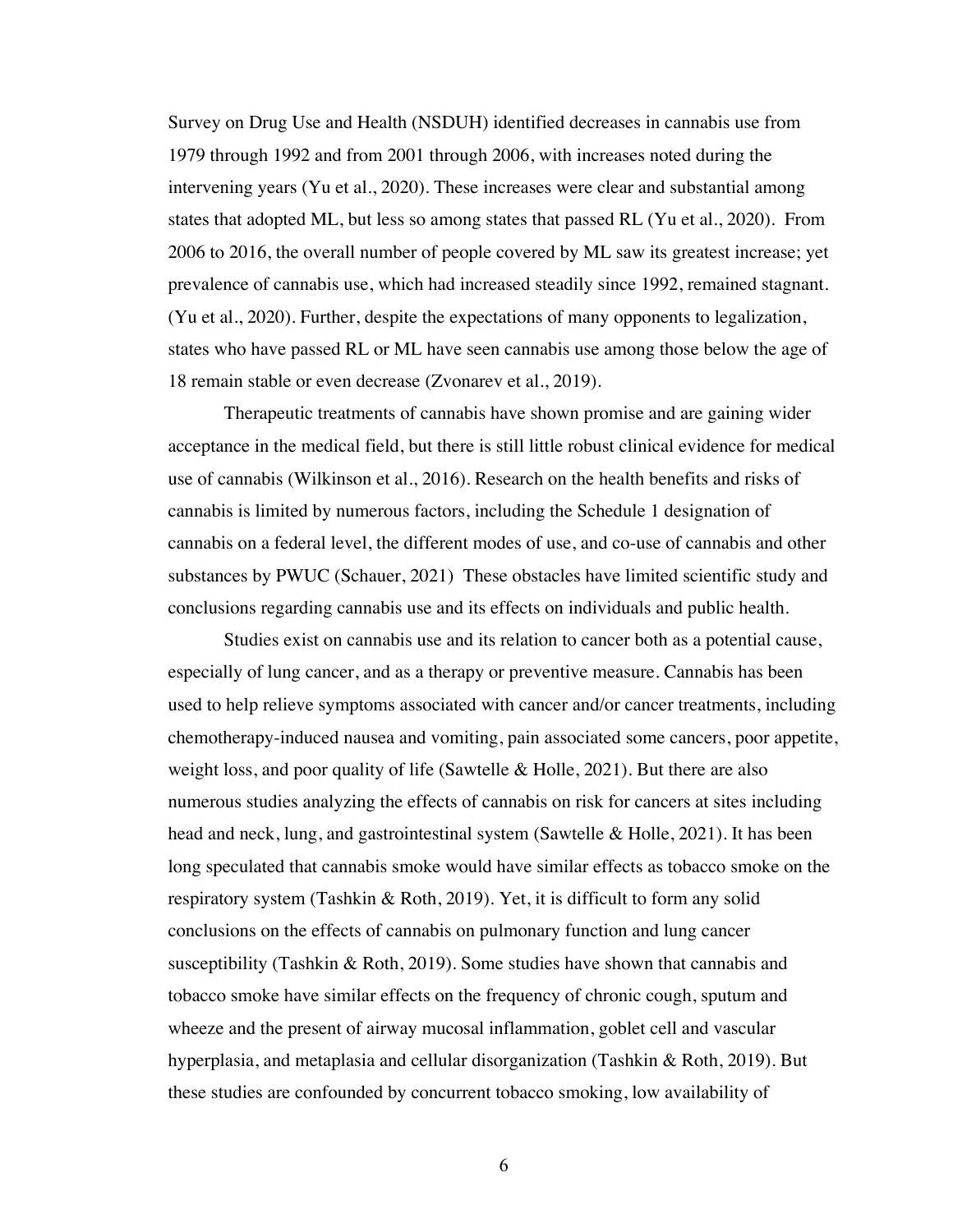literature, and conflicting outcomes (Tashkin & Roth, 2019). Additionally, the increasing availability and use of both cannabis and non-cannabis vaping concentrates led to an outbreak of vaping-associated lung injury (Baldassarri et al., 2020). As of February 18<sup>th</sup>, 2020, there were a total of 2,807 cases of this lung injury, with most being related to black market products containing cannabinoids (Baldassarri et al., 2020). Another possible negative aspect of cannabis use is what some researchers have described as a "reverse gateway drug" effect, where some individuals begin using nicotine products only after initiating smoking or vaping with cannabis products (Uddin et al., 2020).

While cannabis legalization might be associated with decreases in hospitalizations and deaths related to other illicit drugs (specifically opioids, compared to states with no legalization), hospitalizations related to cannabis use have increased substantially, especially among adolescents (Masonbrink, Richardson, Hall, Catley, & Wilson, 2021). From 2008 to 2019, there were 37,562 adolescent hospitalizations related to cannabis in 18 states and Washington D.C (Masonbrink et al., 2021). Well over half (54%) of these hospitalizations were in states with ML, 23% in states with RL, and 23% in states with no cannabis legalization (Masonbrink et al., 2021). Reasons for these hospitalizations include acute cannabis intoxication (i.e., too much THC), unintentional ingestion of cannabis products by children, and cannabis intoxication exacerbating the effects of mental disorders like anxiety, panic disorders, and schizophrenia (Wilkinson et al., 2016). Despite these increases in adolescent hospitalizations, experts advocate for better storage and labeling of items that contain cannabis, rather than further restricting access to cannabis or limiting products (Shi, 2017).

Overall, the availability of survey data regarding cannabis use is lacking for many parts of the United States (Geissler, Kaizer, Johnson, Doonan, & Whitehill, 2020). For instance, as of March 2020, the BRFSS only asks about cannabis use among adults in 24 states (Geissler et al., 2020). Another survey, the Youth Risk Behavior Surveillance System (YRBSS) asks at least one cannabis use and frequency question of children in 36 states (Geissler et al., 2020). Overall, the number of surveys available implies that only about half of the adult population in the United States is accounted for when it comes to studying national trends of cannabis use (Geissler et al., 2020). As of 2020, the BRFSS survey in Kentucky included cannabis-related questions for the first time. These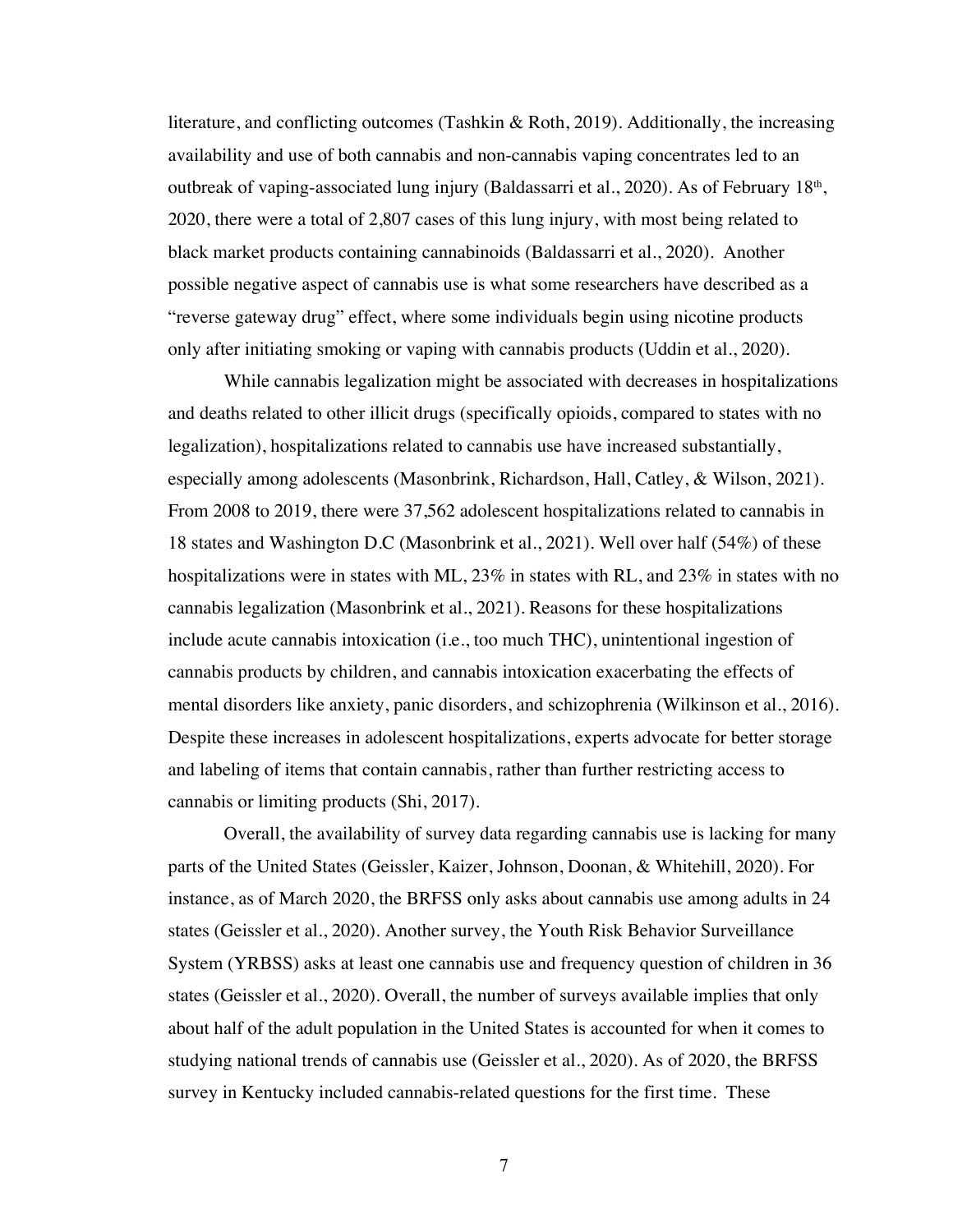questions included: "During the past 30 days, on how many days did you use marijuana or hashish?", "During the past 30 days, how did you primarily use marijuana?", and "What was the reason you used marijuana?".

At the time of this writing, we are not aware of any publications reporting population-based rates of cannabis use among adults in the state of Kentucky. One of our main objectives in this study was to compare cannabis use in Kentucky with states with various legalization statuses for cannabis, especially states directly adjacent to Kentucky. States adjacent to Kentucky that have enacted any cannabis legalization as of May 2022 include Illinois, Missouri, Ohio, Virginia, and West Virginia. When the 2020 BRFSS survey was conducted, Illinois was the only RL state bordering Kentucky. Illinois passed "The Cannabis Regulation and Tax Act" in June 2019 and recreational sales began on January 1<sup>st</sup>, 2020 (705/1-999). 2019). It is worth noting that Virginia became a RL state in 2021 with the passing of HB2312, "Marijuana; legalization of simple possession etc.", but is not currently scheduled to begin legal sales until 2024 (V. C. Program, 2021).

ML states bordering Kentucky include Ohio, West Virginia, and Missouri. Each of these three ML states differ regarding product availability and individual eligibility to obtain cannabis products. Ohio's House Bill 523 was passed in June 2016, which legalized medical use of cannabis in Ohio (O. M. M. C. Program, 2022). This bill set up various rules to create a dispensary system within the state; including the creation of state-run or state-licensed system of growing facilities, testing labs, physician certifications, patient registration, processors, and retail dispensaries (O. M. M. C. Program, 2022). This system was required to be fully operational by September 2018, with the first licensed sale occurring on January 16, 2019 (O. M. M. C. Program, 2022). The use of cannabis by smoking is prohibited, and individuals cannot grow their own cannabis plants under this law (O. M. M. C. Program, 2022). The only modes that are permitted in OH are oils, tinctures/liquids, plant material, edibles, lotions, creams, and patches (O. M. M. C. Program, 2022). Patients may have up to a 90-day supply, which is determined with the aid of their licensed physician (O. M. M. C. Program, 2022).

West Virginia's Medical Cannabis Act, SB 386, was signed into law on April 19th, 2017 with further amendments being added in 2019 and 2020 (Project, 2022b). The first dispensary opened in November 2021, with many more planning to open in 2022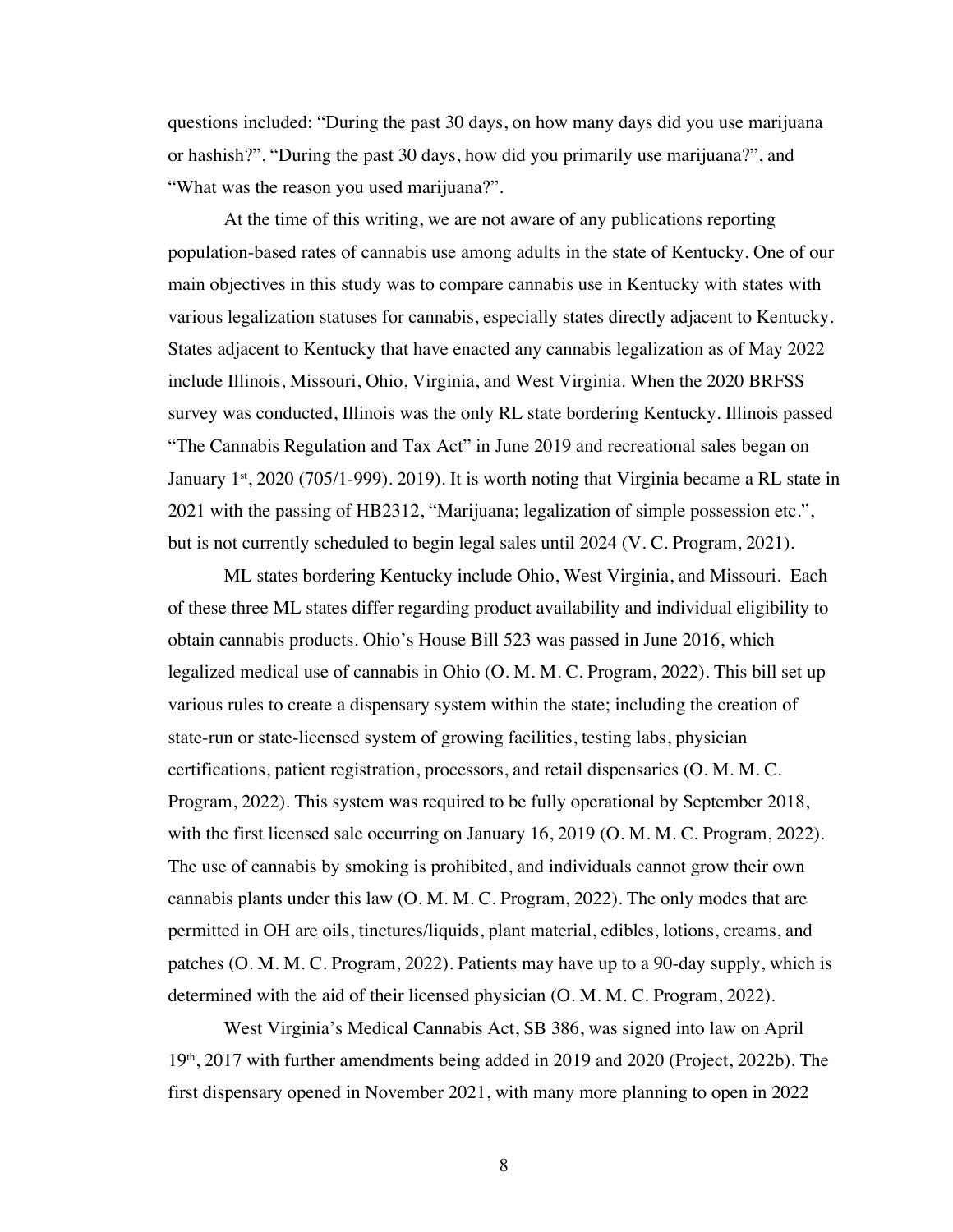(Alliance, 2022). The system of state-run or -licensed facilities is like Ohio's. Modes of use available in West Virginia include dry leaf/plant form, pills, oils, gels, creams and ointments, extracts for vaping, tinctures and other liquids, and dermal patches (Project, 2022b). Legislation was introduced in 2020 to allow edibles (Alliance, 2022). Smoking is prohibited, meaning that dry leaf/plant mode can be mixed into food or drinks by patients, but not actually smoked (Alliance, 2022). Home cultivation is not allowed, and patients can only acquire a 30-day supply (Project, 2022b).

Missouri legalized the use of CBD oil to treat seizures and partially decriminalized recreational use in 2014, which reduced penalties for certain cannabis offenses via 2 separate bills (Project, 2022a). In 2018, Amendment 2 was introduced and passed (Project, 2022a), which legalized medicinal cannabis and allowed qualified patients to grow up to 6 cannabis plants and purchase at least four ounces per month (Services, 2022). The first licensed sale occurred on October 17, 2020 (Services, 2022). No modes are prohibited in Missouri (Services, 2022).

Due to the previously mentioned lack of survey data regarding cannabis use for the nation, our comparisons are limited by lack of data. Our comparisons rely heavily on a study by Schauer (2020) utilizing BRFSS survey data from 2016 in 12 states (AK, CA, CO, FL, ID, MN, MS, NE, OH, OK, TN, WY). This study looked at many of the demographics we were interested in and prevalence of mode by users in each state. Another study, Jeffers (2021), combined BRFSS survey data from the years 2016 – 2019 in 21 states and two US territories (AK, CA, CO, FL, GA, GU, ID, IL, MD, MN, MS, MT, NE, NH, ND, OH, OK, PR, SC, TN, UT, WV, WY). This study did not focus on modes of use but looked at status of use and frequency of use amongst various socioeconomic and demographic characteristics.

Despite the mounting successes of cannabis legal activists throughout the country, many still oppose any form of legalization citing lack of robust evidence for therapeutic benefits, moral implications of taxing sick people for cannabis, the risk of worsening mental health (specifically for those with schizophrenia), the potential for more automobile accidents, and the potential for youth to begin using cannabis at a younger age or more frequently (Wilkinson, 2013). These views are not without merit yet are often misplaced and ingrained in longstanding misunderstandings of cannabis and its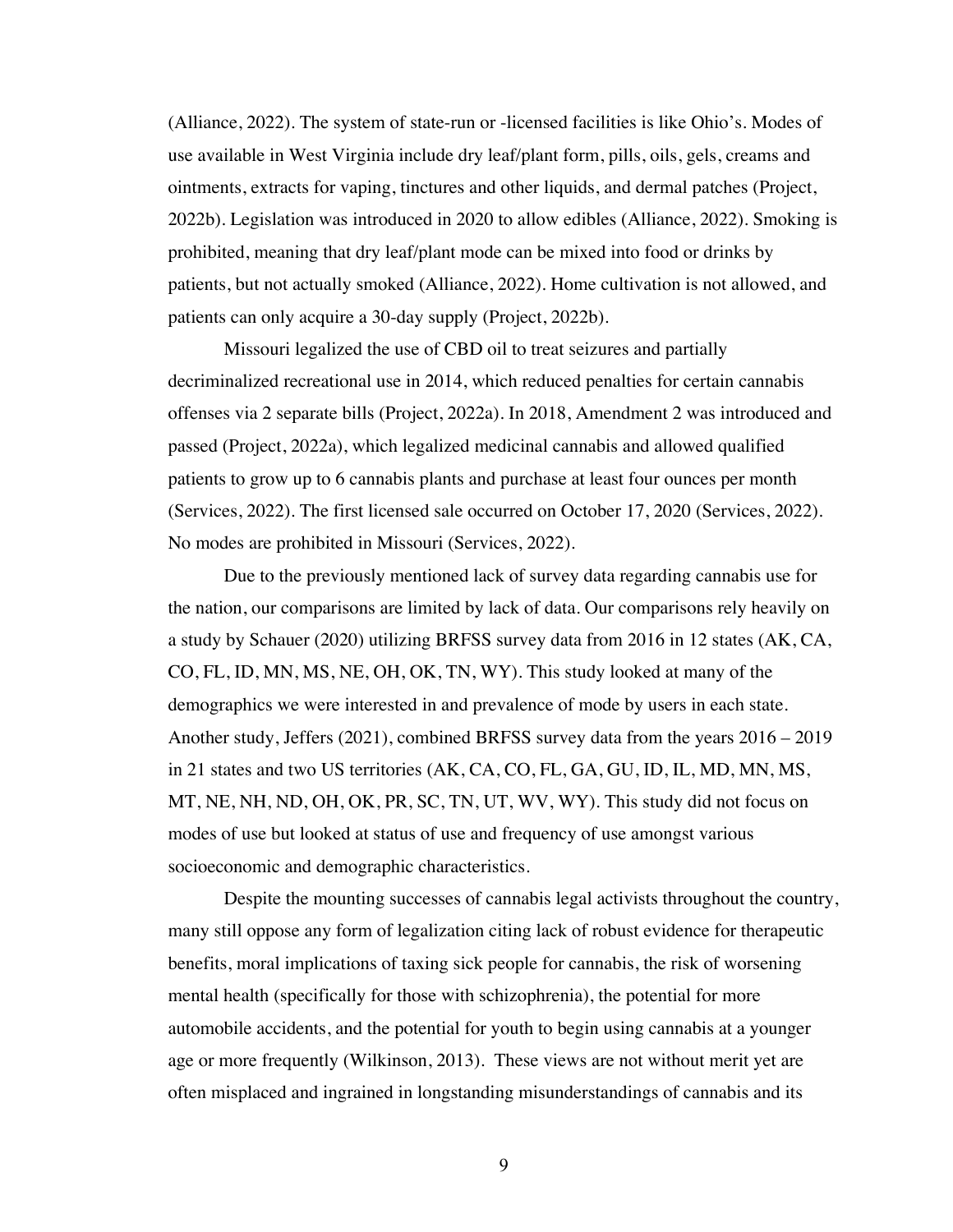effects. Further, it is worth noting that studies have been published, such as Zvonarev (2019) and Schauer (2021), downplaying many of these fears. While the two aforementioned studies don't absolve cannabis of the potential harms listed above, they do provide evidence suggesting that cannabis has not exacerbated any of them.

## **METHODS:**

#### **Data Source and Sample:**

The BRFSS is maintained by the Centers for Disease Control and Prevention (CDC) and is the largest individual health behavior surveillance system in the United States. For the 2020 survey, BRFSS collected data from more than 400,000 adult respondents in all 50 states, the District of Columbia, and 3 U.S. territories. For the state of Kentucky, there were 3,934 respondents in 2020 and this was the first year that the BRFSS asked questions related to cannabis use.

#### **Measures**

Participants were asked about past 30-day cannabis use: *During the past 30 days, on how many days did you use marijuana or cannabis?* Those indicating any use in the past 30 days were then asked: *During the past 30 days, which one of the following ways did you use marijuana the most often? Did you usually… smoke it, eat it, drink it, vaporize it, dab it, was it used in some other way? Don't know/refused.* The final cannabis related question asked was related to reasons for cannabis use: *When you used marijuana or cannabis during the past 30 days, was it usually… For medical reasons, For non-medical reasons (recreational), For both medical and non-medical reasons*. The responses for "During the past 30 days, on how many days did you use cannabis or hashish?" were used to create a new variable classifying individuals as either being a yes or no for cannabis use. Respondents who reported any number of days greater than 0 and less than or equal to 30 were marked as yes for cannabis use. All others were marked as no. This new variable was used explicitly for creating Table 1. The responses for "During the past 30 days, how did you primarily use cannabis?" were combined into four different groups. Smoking and Other remained on their own, edibles and drinking were combined into group "Ingesting," and dabbing and vaping were combined into group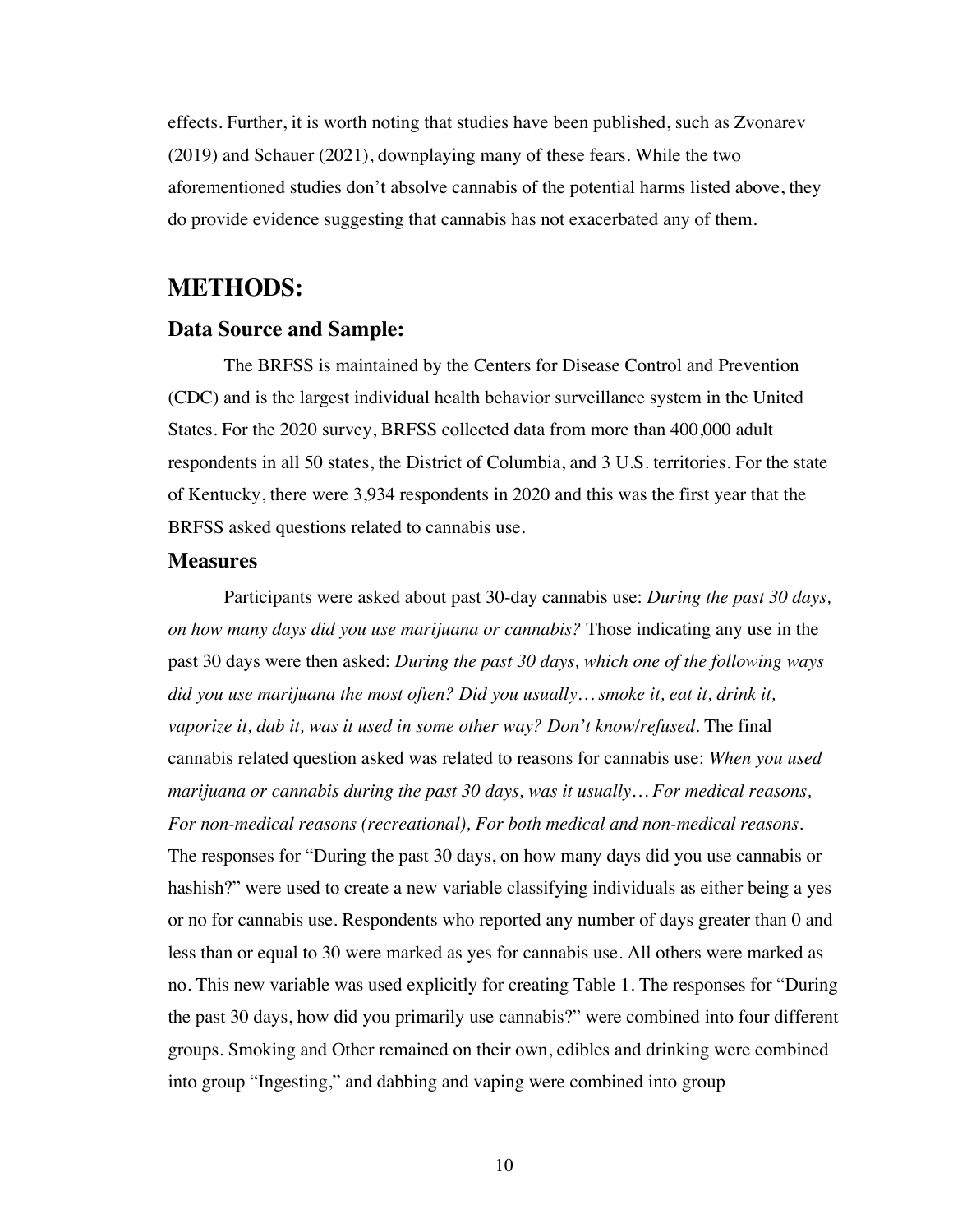"Concentrate". This was due to low sample sizes for various modes which left many characteristics empty for table 2.

We also used responses to a variety of other questions routinely included in the BRFSS survey to determine participant characteristics. These included: six-level imputed age category, imputed race and ethnicity, computed income categories, computed level of education completed, health plan coverage, marital status, calculated sex variable, and county code. Response categories for some questions were collapsed for analysis due to low response rates. The six-level imputed age variable was reduced to three categories: "18 to 24" and "25 to 34" were combined into "18 to 34". "35 to 44" and "45 to 54" were combined into "35 to 54". "55 to 64" and "65 or older" were combined into "55+". Values for imputed race and ethnicity were combined due to low response rates for American Indiana/Alaskan Native, Hispanic, and other race. They were all combined into the value, "Hispanic/Other". Values for computed level of education were combined. "Did not graduate High School" and "Graduated High School" were combined into one category, "High School Graduate or Below." Income responses were combined into three different variables. "Less than \$15,000" and "\$15,000 to less than \$25,000" were combined into "Less than \$25,000". "25,000 to 35,000" and "35,000 to less than \$50,000" were combined into "Less than \$50,000". Finally, marital status responses of "Married" and "Member of unmarried couple" were combined into "Married/Cohabitating." "Separated", "Divorced", and "Widowed" were all combined into one value. The county of residence for each respondent was used to create a new variable indicating residence in an Appalachian County, as defined by the Appalachian Regional Commission (Commission, 2022). This new binary variable was used to examine cannabis use in the Appalachian Region of Kentucky.

#### **Data analysis**

All analyses were conducted using SAS 9.4 (SAS Institute, Cary, NC), and CDC guidelines were followed to ensure proper handling of the complex sampling design and survey weights to produce population-based prevalence estimates (CDC, 2021).

Cross-tabulation was used to assess cannabis use prevalence overall by demographic and socioeconomic factors, and to assess modes of use and reason for use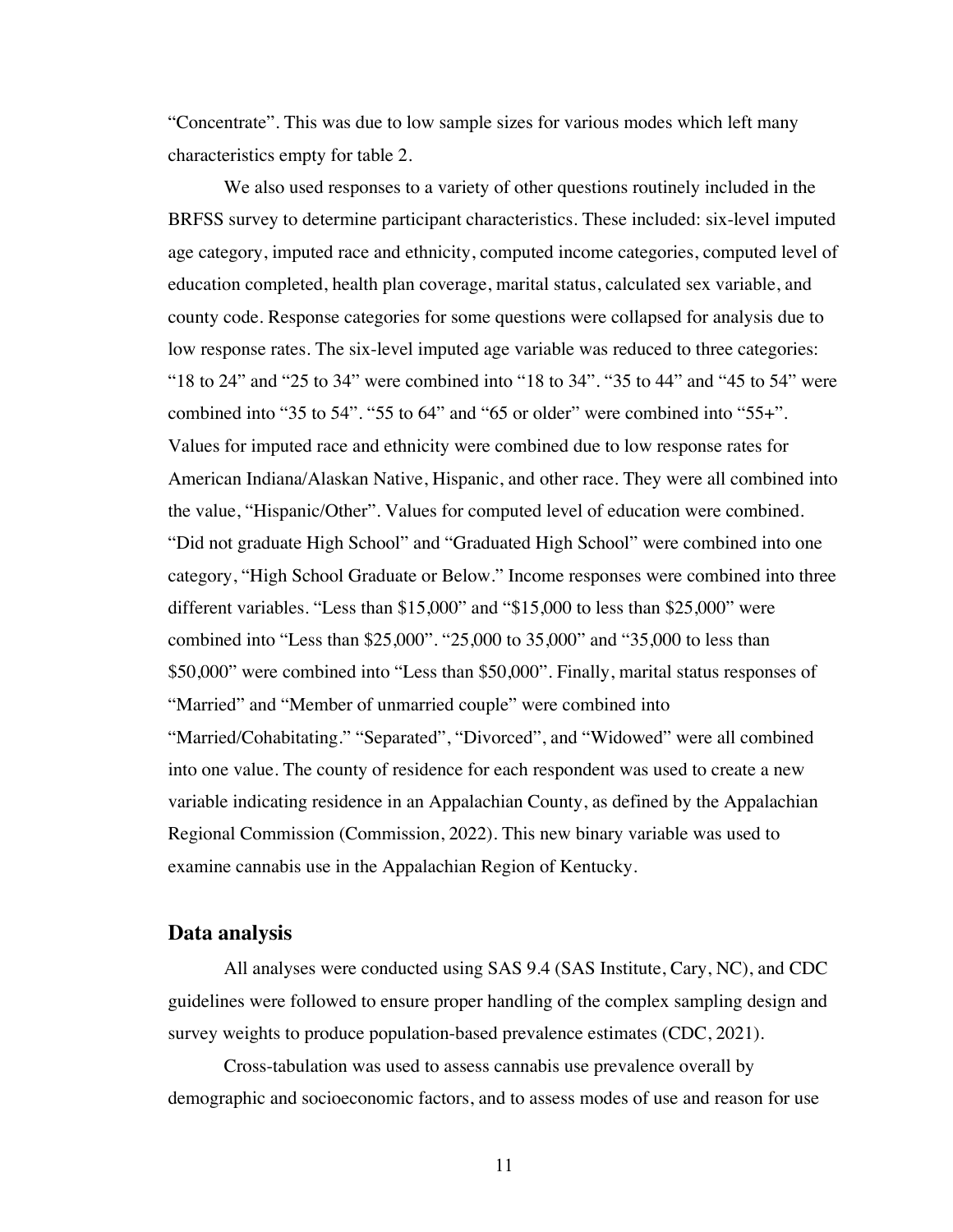by the same. Around  $1\%$  (n=3) of the 292 PWUC who reporting using cannabis did not report a mode of or reason for use. Lastly, logistic regression was used to examine predictors of cannabis use after adjustment for all other factors examined here.

## **RESULTS:**

#### **Demographics of Cannabis use**

Overall, the past-month prevalence of cannabis use among Kentucky adults was 10.3%. The prevalence of was slightly higher in males (12.1%) compared to females  $(8.7\%)$ . Those 18 to 34 were most likely to use cannabis  $(16.9\%)$ , and those 55+  $(5.1\%)$ were the least likely to use cannabis. Education was only marginally related to cannabis use rates, which ranged only from 8.9% (college degree or more) to 10.8% (high school or less). Those without healthcare coverage reported more use (18.4%) than those with healthcare coverage (9.6%). Use increased somewhat with declining income, but the differences were only marginally significant ( $p=0.06$ ). Those who made less than \$25,000  $(14.4\%)$  and less than \$50,000  $(11.2\%)$  had higher rates of use than those who made \$50,000 or more (9.8%). Marital status was consistent among all groups except for Never Married, where the rate of use was highest  $(17.2\%)$ . Cannabis use was least common in whites  $(9.1\%)$  and highest for blacks  $(21.6\%)$ . Residents of Kentucky's Appalachian region were slightly less likely to use cannabis (8.8% vs. 11.8%), but this difference was only marginally significant (p=0.0786).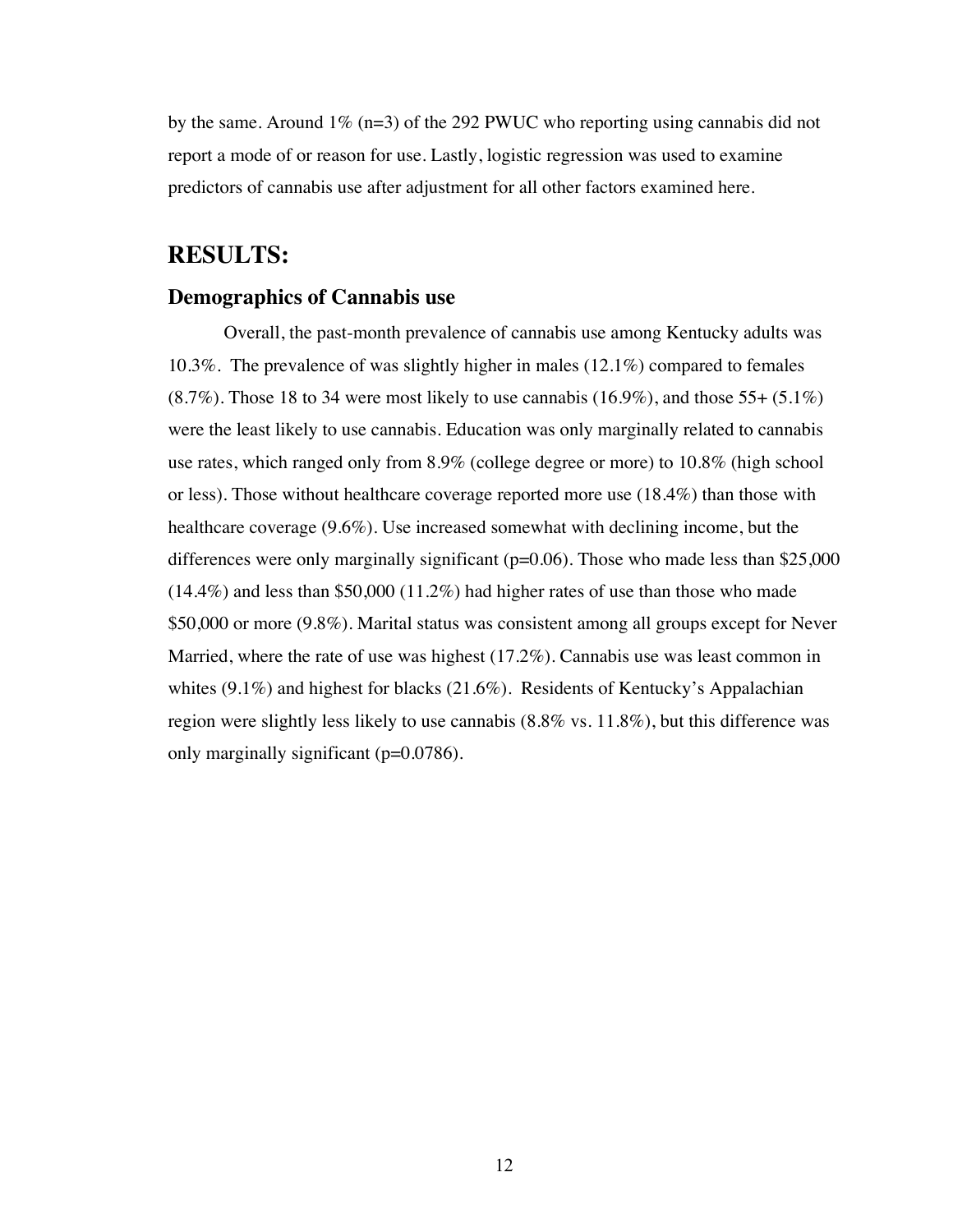|                               | <b>Total</b>       |                     |                   |
|-------------------------------|--------------------|---------------------|-------------------|
|                               | <b>BRFSS</b>       | <b>Cannabis Use</b> | <b>Chi-Square</b> |
| Characteristic                | <b>Respondents</b> | <b>Respondents</b>  | p value           |
|                               |                    | N (Weighted $%$ )   |                   |
| Gender                        |                    |                     |                   |
| Male                          | 1,565              | 158(12.1)           | 0.0204            |
| Female                        | 1,819              | 134(8.7)            |                   |
| Total                         | 3,384              | 292 (10.3)          |                   |
| Age                           |                    |                     |                   |
| 18 to 34                      | 576                | 101(16.9)           | < 0001            |
| 35 to 54                      | 960                | 103(11.4)           |                   |
| $55+$                         | 1,848              | 88 (5.1)            |                   |
| Total                         | 3,384              | 292 (10.3)          |                   |
| <b>Education</b>              |                    |                     |                   |
| High School Graduate or       | 1,340              |                     |                   |
| <b>Below</b>                  |                    | 116(10.8)           | 0.5245            |
| Some College or Technical     | 969                |                     |                   |
| School                        |                    | 96(10.7)            |                   |
| College or Technical Graduate | 1,066              | 80(8.9)             |                   |
| Total                         | 3,375              | 292 (10.4)          |                   |
| <b>Healthcare Coverage</b>    |                    |                     |                   |
| Yes                           | 3,198              | 263(9.6)            | 0.0068            |
| No                            | 175                | 27(18.4)            |                   |
| Total                         | 3,373              | 290 (10.3)          |                   |
| <b>Income</b>                 |                    |                     |                   |
| Less than $$25,000$           | 845                | 97 (14.4)           | < .0001           |
| Less than $$50,000$           | 660                | 66 (11.2)           |                   |
| $$50,000 +$                   | 1,298              | 106(9.8)            |                   |
| Refused                       | 581                | 23(4.4)             |                   |
| Total                         | 3,384              | 292 (10.3)          |                   |
| <b>Marital</b>                |                    |                     |                   |
| Married/Cohabitating          | 1,794              | 122(8.1)            | < .0001           |
| Separated/Divorced/Widowed    | 1,016              | 90(9.9)             |                   |
|                               | 555                |                     |                   |
| Never Married                 | 3,365              | 79 (17.2)           |                   |
| Total                         |                    | 291 (10.4)          |                   |
| <b>Race/Ethnicity</b>         |                    |                     |                   |
| White                         | 3,015              | 241(9.1)            | 0.0003            |
| <b>Black</b>                  | 189                | 28(21.6)            |                   |
| Hispanic/Other                | 180                | 5(14.6)             |                   |
| Total                         | 3,384              | 292 (10.3)          |                   |
| <b>Appalachia Resident</b>    |                    |                     |                   |
| Yes                           | 872                | 67(8.8)             | 0.0786            |
| N <sub>o</sub>                | 2,233              | 214 (11.8)          |                   |
| Total                         | 3,105              | 281 (11)            |                   |

**Table 1. Cannabis use in Kentucky by demographic, socioeconomic factors, BRFSS 2020**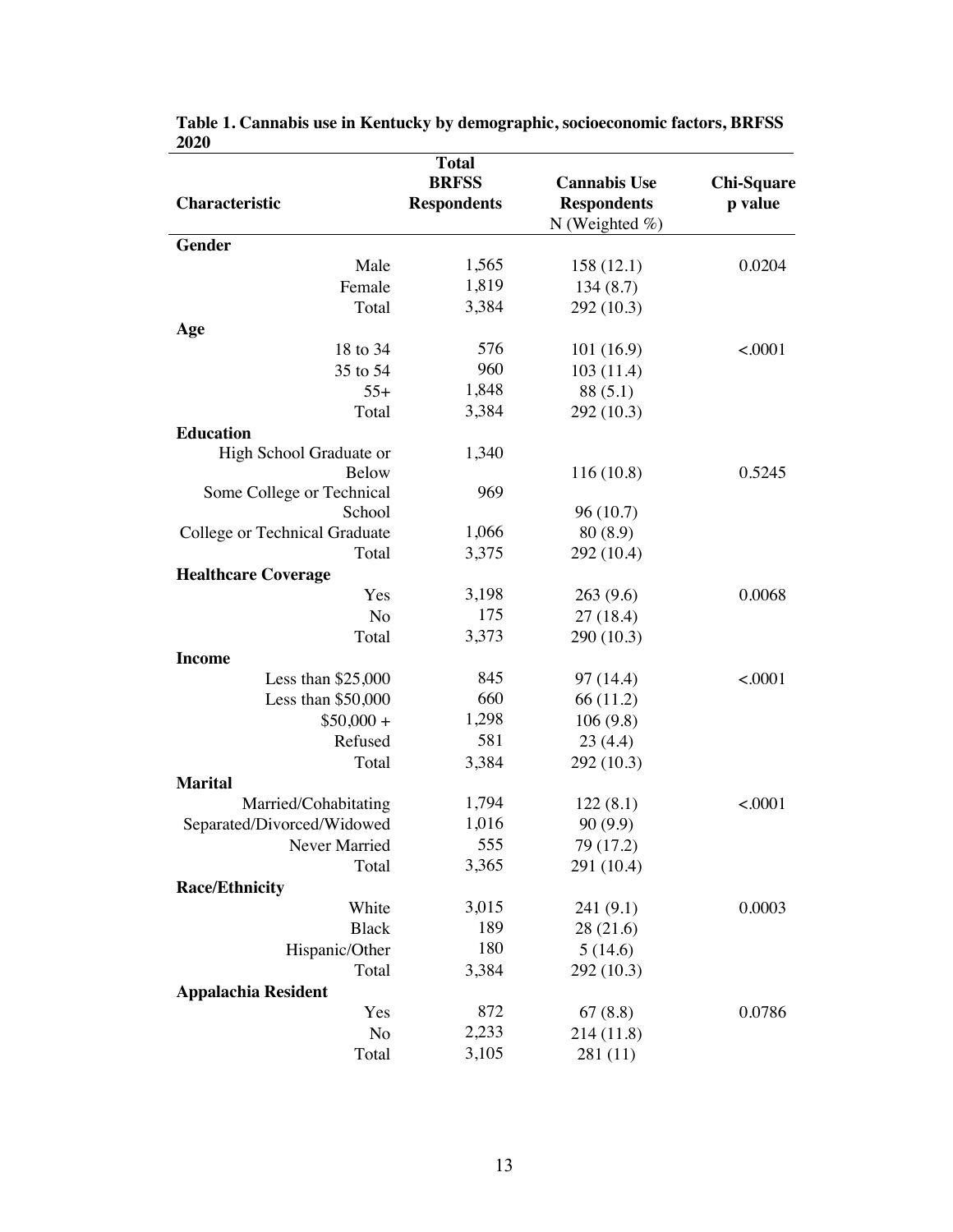## **Mode Preferences**

Smoking was the most preferred mode for all demographic and socioeconomic groups (67.3%-94.7%). Ingesting was the second most reported (1%-23%) and concentrate was third most (0.7%-14.7%) for all respondents. Other mode was preferred by very few PWUC, except for a noticeably high weighted percentage of use by those aged 55+ (7.8%).

For those 55+, ingesting was the 2nd highest preferred mode (17.7%), and females (19.6%) reported ingesting more than males (9.3%). Concentrate use was highest for the 18 to 34 age group (9.2%) with the other age groups reporting very little use. Those who reported earning \$50,000+ were more likely to use edibles or drinks than any other income group (21.2%). Married/cohabitating adults reported higher rates of ingesting (22.8%) than those of other marital statuses. Ingesting was most common among white Kentuckians (17.1%), and black Kentuckians reported the highest preference for smoking (94.7%). Mode of use did not vary significantly by Appalachian residence.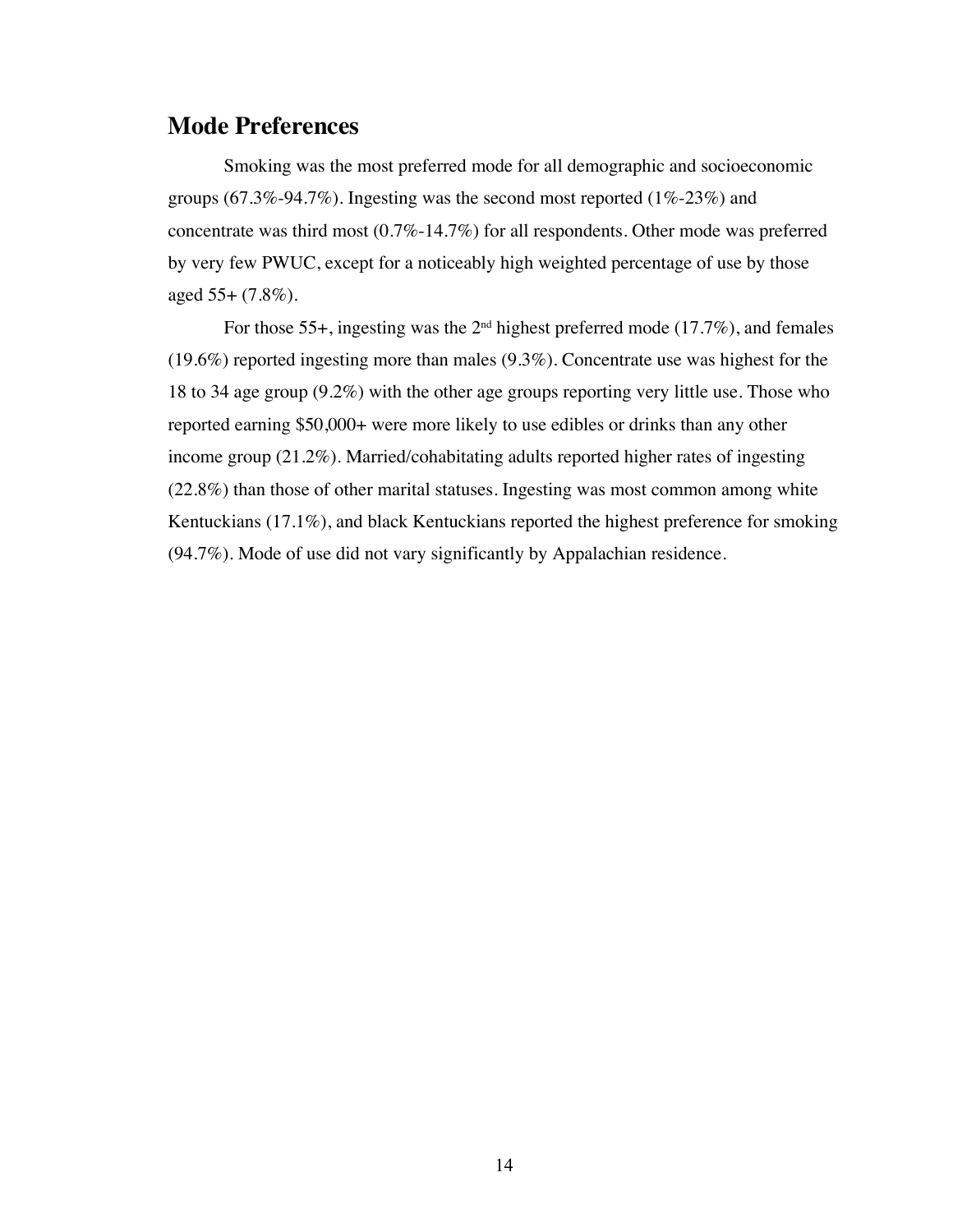| Characteristic                   | <b>Cannabis</b><br><b>Users</b> | <b>Smoking</b><br><b>Respondents</b> | Ingesting<br><b>Respondents</b> | Concentrate<br><b>Respondents</b> | Other<br><b>Respondents</b> | Chi-<br>Square<br>p |
|----------------------------------|---------------------------------|--------------------------------------|---------------------------------|-----------------------------------|-----------------------------|---------------------|
|                                  |                                 | N (Weighted %)                       | N (Weighted %)                  | N (Weighted %)                    | N (Weighted %)              | value               |
| Gender                           |                                 |                                      |                                 |                                   |                             |                     |
| Male                             | 156                             | 125 (82.5)                           | 17(9.3)                         | 12 (7.9)                          | 2(0.3)                      | 0.0063              |
| Female                           | 133                             | 97 (72.8)                            | 19 (19.6)                       | 6(4.1)                            | 11(3.5)                     |                     |
| Total                            | 289                             | 222 (78.2)                           | 36 (13.8)                       | 18 (6.2)                          | 13(1.7)                     |                     |
| Age                              |                                 |                                      |                                 |                                   |                             |                     |
| 18 to 34                         | 101                             | 78 (73.6)                            | 12 (17.3)                       | 11(9.2)                           |                             |                     |
| 35 to 54                         | 102                             | 87 (88.2)                            | 10(7.5)                         | 4(3.8)                            | 1(0.6)                      |                     |
| $55+$                            | 86                              | 57 (70.7)                            | 14 (17.7)                       | 3(3.8)                            | 12(7.8)                     |                     |
| Total                            | 289                             | 222 (78.2)                           | 36 (13.8)                       | 18 (6.2)                          | 13(1.7)                     |                     |
| <b>Education</b>                 |                                 |                                      |                                 |                                   |                             |                     |
| High School Graduate or Below    | 114                             | 97 (84.9)                            | 11 (9.9)                        | 5(5)                              | 1(.2)                       | 0.1714              |
| Some College or Technical School | 96                              | 70 (72.6)                            | 14 (18)                         | 6(6.8)                            | 6(2.6)                      |                     |
| College or Technical Graduate    | 79                              | 55 (70.3)                            | 11(17)                          | 7(8.5)                            | 6(4.2)                      |                     |
| Total                            | 289                             | 222 (78.2)                           | 36(13.8)                        | 18 (6.2)                          | 13(1.7)                     |                     |
| <b>Healthcare Coverage</b>       |                                 |                                      |                                 |                                   |                             |                     |
| Yes                              | 260                             | 199 (78.6)                           | 32 (12.5)                       | 16 (6.9)                          | 13(2)                       |                     |
| No                               | 27                              | 21(75)                               | 4(23)                           | 2(2)                              | $\blacksquare$              |                     |
| Total                            | 287                             | 220 (78.1)                           | 36(13.9)                        | 18 (6.3)                          | 13(1.7)                     |                     |
| Income                           |                                 |                                      |                                 |                                   |                             |                     |
| Less than \$25,000               | 96                              | 75 (82.9)                            | 12 (13.3)                       | 3(2)                              | 6(1.7)                      | 0.0139              |
| Less than \$50,000               | 65                              | 56 (90.3)                            | 3(4.3)                          | 3(3.8)                            | 3(1.6)                      |                     |
| $$50,000 +$                      | 105                             | 73 (67.3)                            | 19 (21.2)                       | 10 (9.8)                          | 3(1.6)                      |                     |
| Refused                          | 23                              | 18 (77.7)                            | 2(5.2)                          | 2(14.7)                           | 1(2.4)                      |                     |
| Total                            | 289                             | 222 (78.2)                           | 36(13.8)                        | 18(6.2)                           | 13(1.7)                     |                     |
| <b>Marital</b>                   |                                 |                                      |                                 |                                   |                             |                     |
| Married/Cohabitating             | 120                             | 85 (69.6)                            | 23 (22.8)                       | 9(6.5)                            | 3(1.2)                      | 0.0003              |
| Separated/Divorced/Widowed       | 89                              | 73 (88.5)                            | 6(6.2)                          | 1(0.7)                            | 9(4.6)                      |                     |
| Never Married                    | 79                              | 64 (82.6)                            | 7(7.9)                          | 7 (9)                             | 1(0.5)                      |                     |
| Total                            | 288                             | 222 (78.4)                           | 36 (13.9)                       | 17(6)                             | 13(1.7)                     |                     |
| Race/Ethnicity                   |                                 |                                      |                                 |                                   |                             |                     |
| White                            | 238                             | 178 (73.7)                           | 33 (17.1)                       | 17(7.2)                           | 10(2.1)                     | 0.0003              |
| Black                            | 28                              | 25(94.7)                             | 2(5.2)                          | $\sim 100$ km s $^{-1}$           | 1(0.1)                      |                     |
| Hispanic/Other                   | 23                              | 19 (88.8)                            | 1(1)                            | 1(8.9)                            | 2(1.3)                      |                     |
| Total                            | 289                             | 222 (78.2)                           | 36 (13.8)                       | 18(6.2)                           | 13(1.7)                     |                     |
| Appalachia Resident              |                                 |                                      |                                 |                                   |                             |                     |
| Yes                              | 67                              | 55 (84)                              | 9(12.1)                         | 2(2.7)                            | 1(1.1)                      | 0.5203              |
| $\mathsf{No}$                    | 211                             | 159 (76.5)                           | 27 (14.9)                       | 15(7)                             | 10(1.6)                     |                     |
| Total                            | 278                             | 214 (78.2)                           | 36 (14.3)                       | 17(6)                             | 11(1.5)                     |                     |

#### **Table 2. Cannabis use preferred mode in Kentucky by demographic, socioeconomic factors, BRFSS 2020**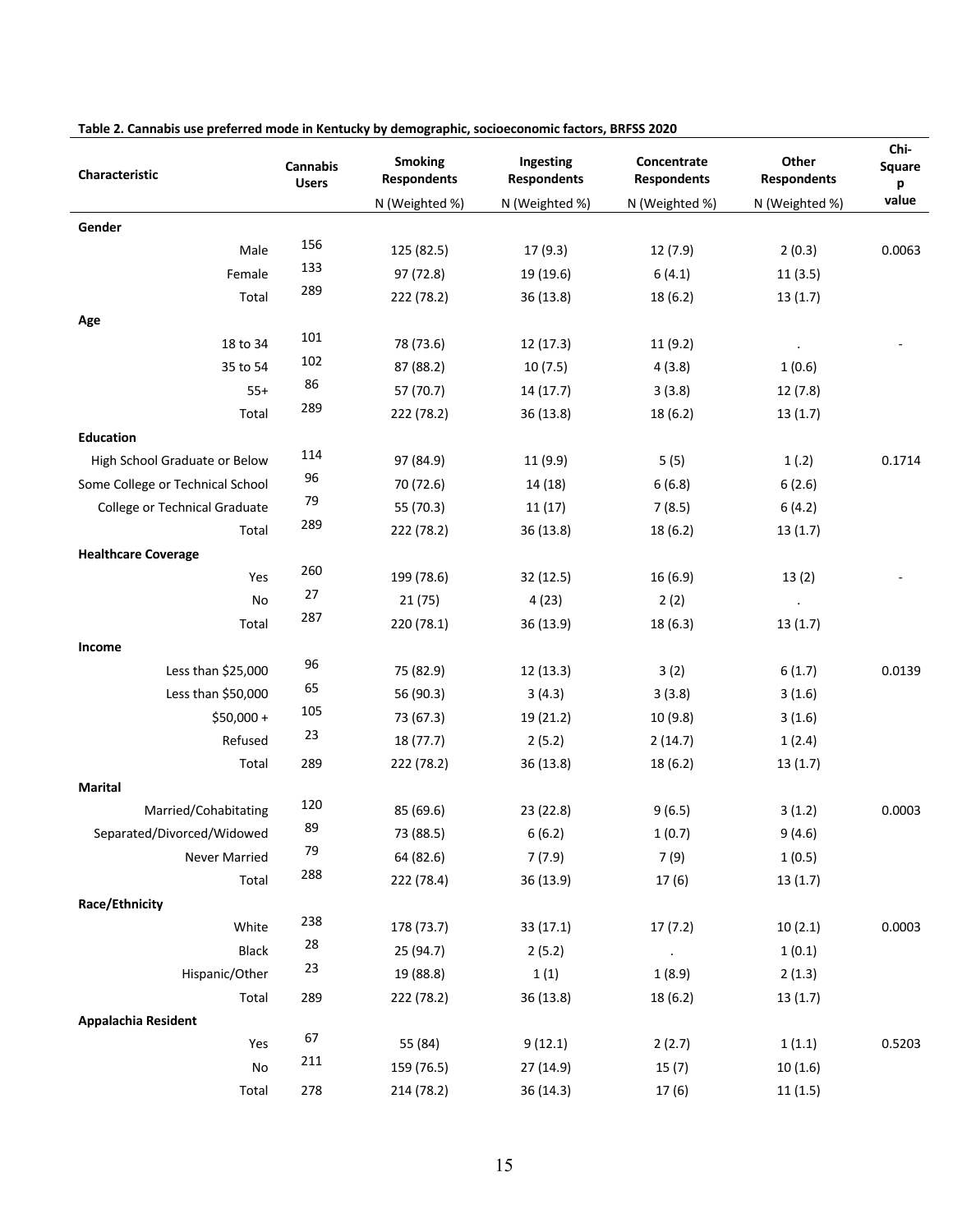## **Reasons For Cannabis Use Distribution**

More PWUC across all demographic and socioeconomic characteristics reported using cannabis for both recreational and medicinal reasons than for either reason alone. Females reported medicinal use only (30.9%) more than males (21.5%). Those 55+ more frequently reported medicinal use (52.6%) compared to the other age groups. Those with some college or technical school reported higher medicinal (39.1%) and recreational use (39%). College or Technical school graduates were most likely to report they used cannabis for both purposes (50.3%), followed by High school graduate or below (46.9%). Those reporting having healthcare coverage and those with no coverage both used cannabis for recreational and medical purposes more frequently than either alone (38.6% and 64.9%, respectively). Those who refused to disclose their income more frequently cited medicinal reasoning (42.3%) than stated income groups. Hispanic/Other reported combined medicinal and recreational reasoning much more than any other race (81.8%).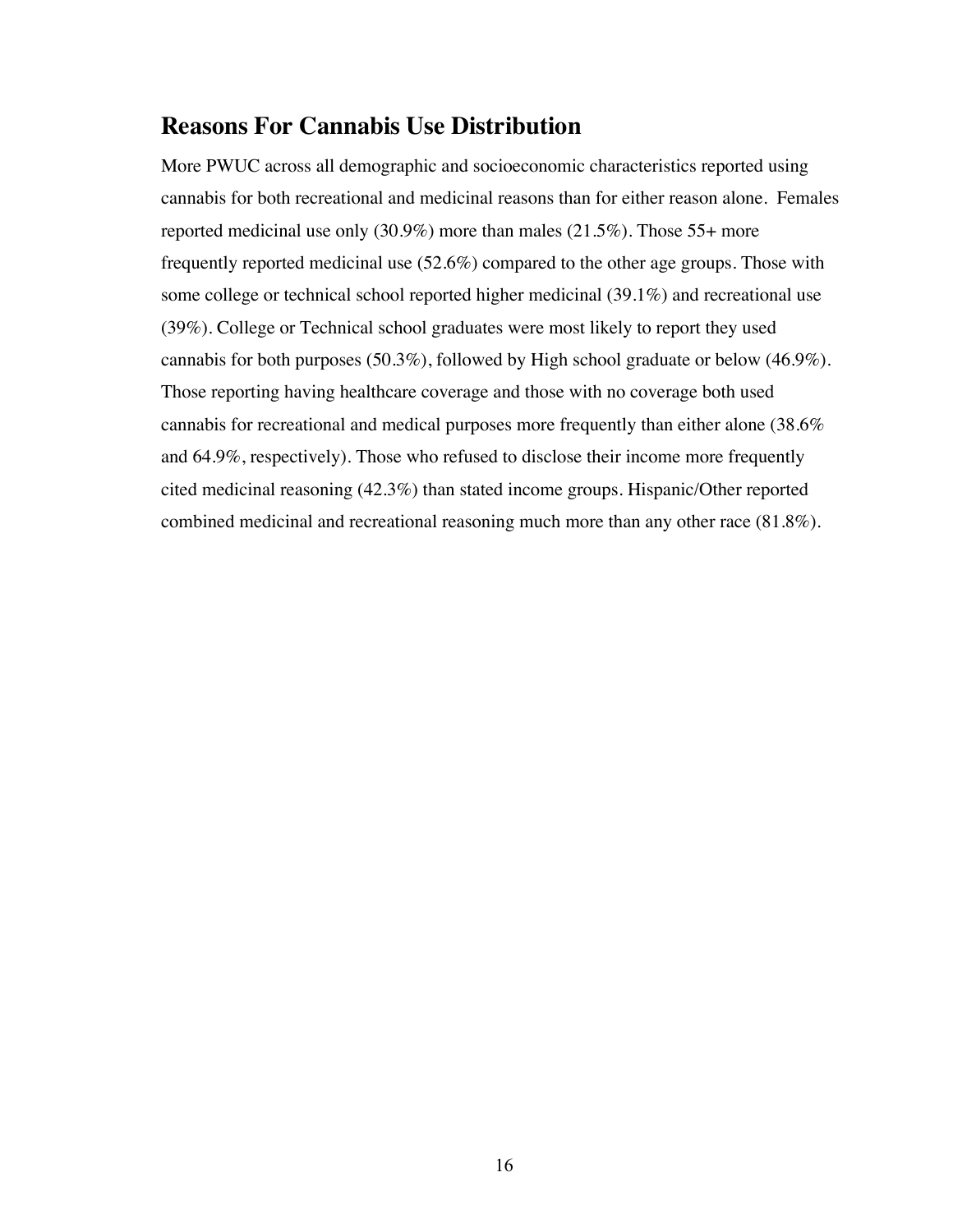|                               |                    | Recreational   |                      |                     | Chi-    |
|-------------------------------|--------------------|----------------|----------------------|---------------------|---------|
| Characteristic                | <b>Total BRFSS</b> | Use            | <b>Medicinal Use</b> | <b>Combined Use</b> | Square  |
|                               | <b>Respondents</b> | N (Weighted %) | N (Weighted %)       | N (Weighted %)      | p value |
| Gender                        |                    |                |                      |                     |         |
| Male                          | 155                | 50 (33.6)      | 42 (21.5)            | 63 (44.9)           | 0.3209  |
| Female                        | 134                | 36 (30)        | 52 (30.9)            | 46 (39.1)           |         |
| Total                         | 289                | 86 (32)        | 94 (25.6)            | 109 (42.3)          |         |
| Age                           |                    |                |                      |                     |         |
| 18 to 34                      | 101                | 31 (29.9)      | 18 (16)              | 52 (54.1)           | < .0001 |
| 35 to 54                      | 102                | 33 (35)        | 29 (23)              | 40 (42)             |         |
| $55+$                         | 86                 | 22 (31.5)      | 47 (52.6)            | 17 (16)             |         |
| Total                         | 289                | 86 (32)        | 94 (25.6)            | 109 (42.3)          |         |
| <b>Education</b>              |                    |                |                      |                     |         |
| High School Graduate or Below | 120                | 33 (24.8)      | 38 (28.3)            | 49 (46.9)           | 0.0018  |
| Some College or Technical     | 90                 |                |                      |                     |         |
| School                        |                    | 27 (39)        | 41 (39.1)            | 22(22)              |         |
| College or Technical Graduate | 78                 | 25 (36.2)      | 15 (13.5)            | 38 (50.3)           |         |
| Total                         | 288                | 85 (31.9)      | 94 (25.7)            | 109 (42.4)          |         |
| <b>Healthcare Coverage</b>    |                    |                |                      |                     |         |
| Yes                           | 260                | 80 (34.6)      | 86 (26.8)            | 94 (38.6)           | 0.0395  |
| No                            | 27                 | 5(15.6)        | 8(19.5)              | 14 (64.9)           |         |
| Total                         | 287                | 85 (32)        | 94 (25.8)            | 108 (42.2)          |         |
| Income                        |                    |                |                      |                     |         |
| Less than \$25,000            | 97                 | 25 (27.9)      | 32 (19.8)            | 40 (52.2)           | 0.2288  |
| Less than \$50,000            | 63                 | 19 (34.2)      | 19 (25.2)            | 25 (40.6)           |         |
| $$50,000 +$                   | 106                | 34 (33.4)      | 33 (28.2)            | 39 (38.4)           |         |
| Refused                       | 23                 | 8(39.2)        | 10 (42.3)            | 5(18.5)             |         |
| Total                         | 289                | 86 (32)        | 94 (25.6)            | 109 (42.3)          |         |
| <b>Marital</b>                |                    |                |                      |                     |         |
| Married/Cohabitating          | 113                | 34 (30.8)      | 38 (25.8)            | 41 (43.4)           | 0.9936  |
| Separated/Divorced/Widowed    | 96                 | 25 (32.9)      | 32 (24.9)            | 39 (42.2)           |         |
| Never Married                 | 80                 | 27 (33.8)      | 24 (26.5)            | 29 (39.7)           |         |
| Total                         | 289                | 86 (32)        | 94 (25.6)            | 109 (42.3)          |         |
| Race/Ethnicity                |                    |                |                      |                     |         |
| White                         | 238                | 75 (34.5)      | 78 (27.6)            | 85 (37.9)           | 0.0391  |
| Black                         | 28                 | 10(33.1)       | 10 (24.9)            | 8(41.9)             |         |
| Hispanic/Other                | 23                 | 1(8.4)         | 6(9.8)               | 16 (81.8)           |         |
| Total                         | 289                | 86 (32)        | 94 (25.6)            | 109 (42.3)          |         |
| Appalachia Resident           |                    |                |                      |                     |         |
| Yes                           | 67                 | 21 (36.2)      | 26 (29.7)            | 20 (34.1)           | 0.4842  |
| $\mathsf{No}$                 | 212                | 62 (30.3)      | 66 (25.2)            | 84 (44.5)           |         |
| Total                         | 279                | 83 (31.6)      | 92 (26.2)            | 104 (42.2)          |         |

| Table 3. Reasons for Cannabis Use in Kentucky by demographic, socioeconomic factors, BRFSS 2020 |  |
|-------------------------------------------------------------------------------------------------|--|
|                                                                                                 |  |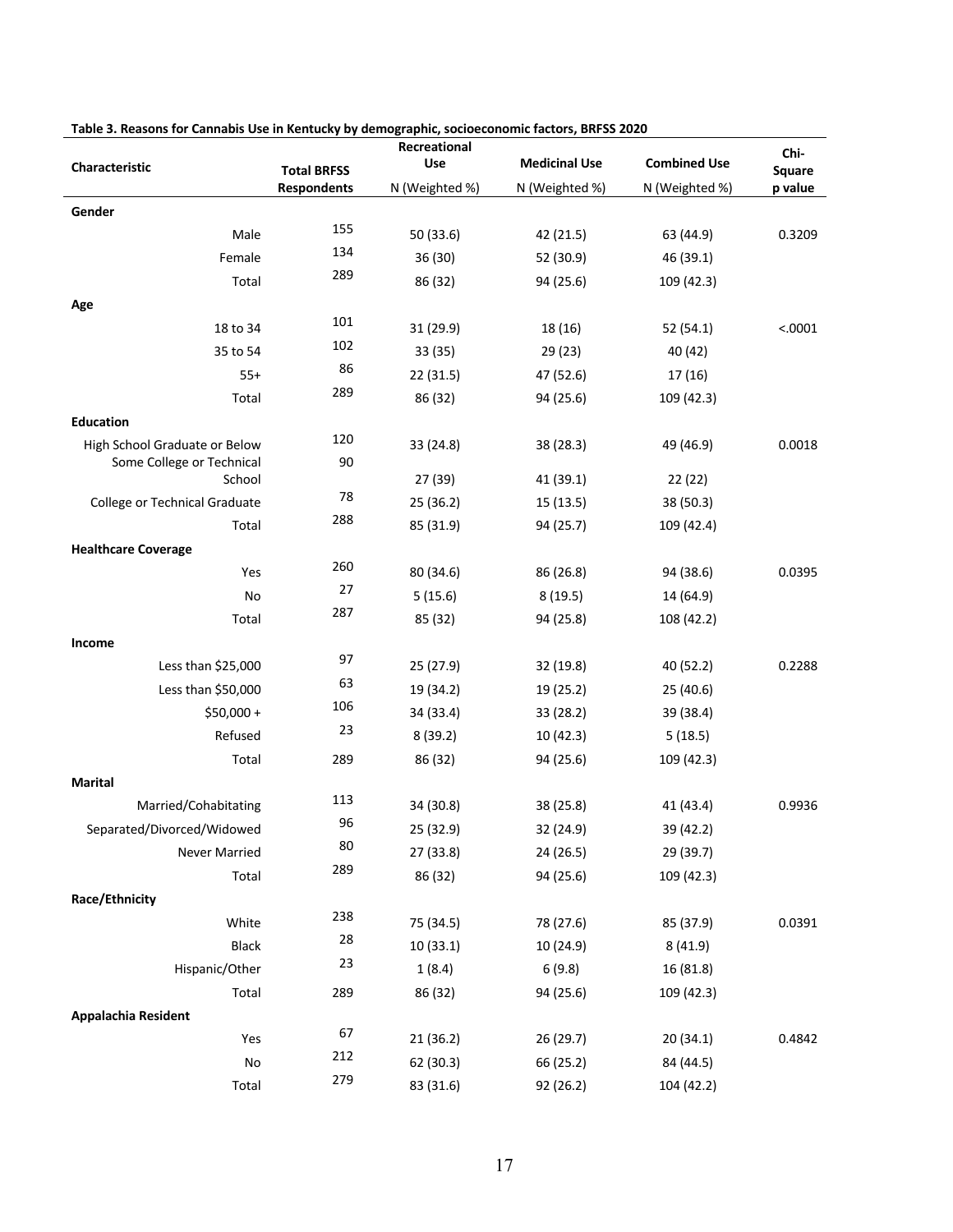## **Regression Analysis Distribution**

After adjustment for all socioeconomic and demographic factors, cannabis users had significantly higher odds of being male (aOR=1.43, 95% CI  $1.10 - 1.86$ ). Income appeared to have no association with cannabis use, although those refusing to report income appeared to be least likely to use cannabis (aOR=0.33, 95% CI 0.20 - 0.56). Marital status was still associated with cannabis use in the multivariable regression model, with cannabis users having greatest odds of being separated/divorced/widowed  $(aOR=1.68, 95\% \text{ CI } 1.21 - 2.32)$ . Black Kentuckians were still most likely to use cannabis after adjustment for other facors  $(1.8095\% \text{ CI} 1.14 - 2.84)$  compared to white and Hispanic/other  $(1.30, 95\% \text{ CI } 0.8 - 2.13)$  Kentuckians, though this association was attenuated. Appalachian residents were somewhat less likely to use cannabis than non-Appalachian residents. A major difference in this is that those without healthcare coverage are less likely to use cannabis than those with, yet Table 1 above showed the opposite.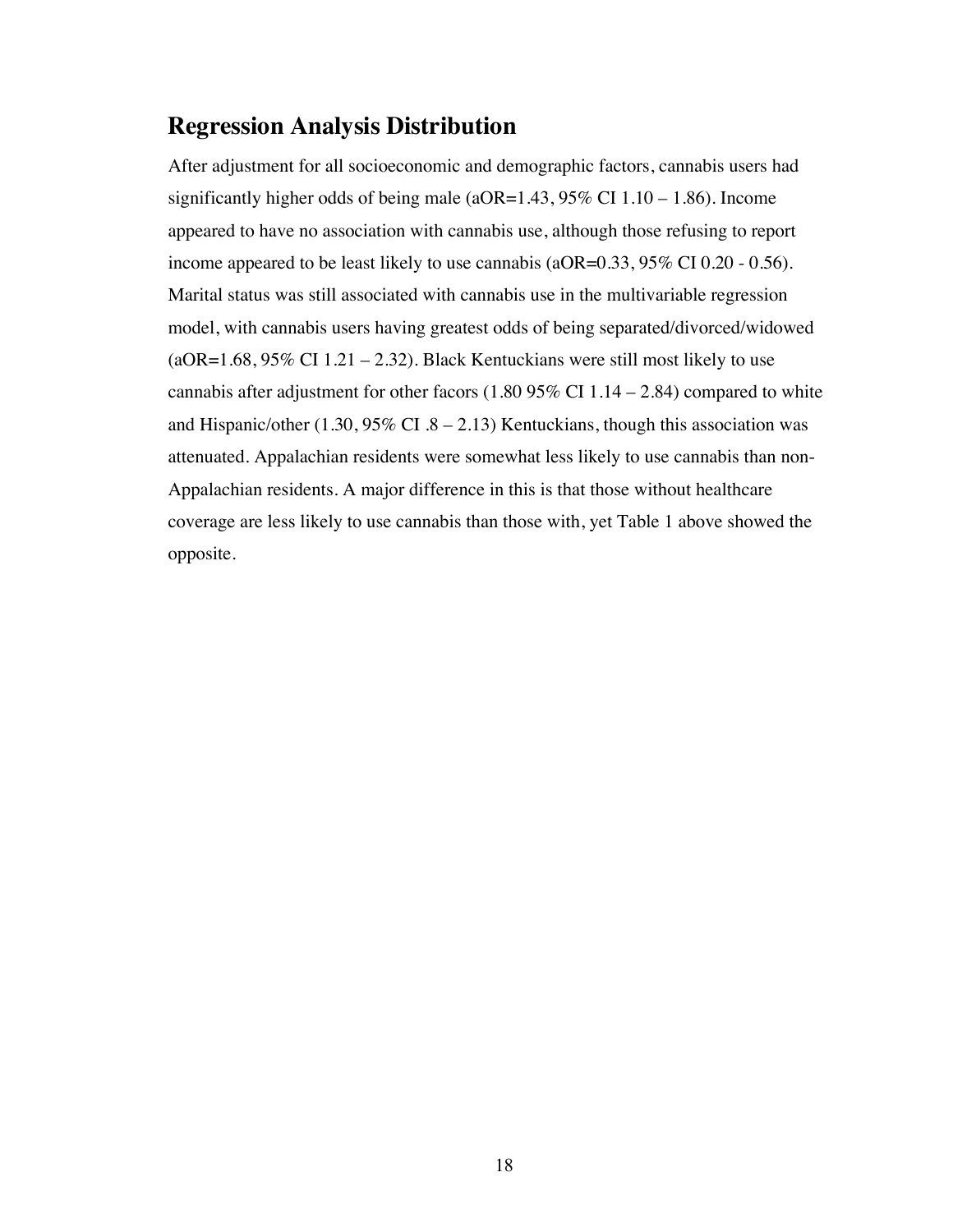| Characteristic                   | <b>Odds Ratio</b> | (95% Conf.<br>Interval) |
|----------------------------------|-------------------|-------------------------|
| <b>Gender</b>                    |                   |                         |
| Female                           | Ref               | $- - - - -$             |
| Male                             | 1.43              | (1.10, 1.86)            |
| Age                              |                   |                         |
| 18 to 34                         | Ref               | $- - - - -$             |
| 35 to 54                         | 0.56              | (0.40, 0.79)            |
| $55+$                            | 0.21              | (0.14, 0.30)            |
| <b>Education</b>                 |                   |                         |
| High School Graduate or Below    | Ref               | -----                   |
| Some College or Technical School | 1.20              | (0.88, 1.63)            |
| College or Technical Graduate    | 0.87              | (0.62, 1.23)            |
| <b>Healthcare Coverage</b>       |                   |                         |
| Yes                              | Ref               | $--- - - -$             |
| N <sub>o</sub>                   | 0.72              | (0.45, 1.15)            |
| <b>Income</b>                    |                   |                         |
| Less than $$25,000$              | Ref               | -----                   |
| Less than \$50,000               | 0.82              | (0.57, 1.18)            |
| $$50,000 +$                      | 0.70              | (0.49, 1.00)            |
| Refused                          | 0.33              | (0.20, 0.56)            |
| <b>Marital</b>                   |                   |                         |
| Married/Cohabitating             | Ref               | $- - - - -$             |
| Separated/Divorced/Widowed       | 1.68              | (1.21, 2.32)            |
| Never Married                    | 1.20              | (0.83, 1.73)            |
| <b>Race/Ethnicity</b>            |                   |                         |
| White                            | Ref               |                         |
| <b>Black</b>                     | 1.80              | (1.14, 2.84)            |
| Hispanic/Other                   | 1.30              | (0.80, 2.13)            |
| <b>Appalachian Resident</b>      |                   |                         |
| No                               | Ref               | -----                   |
| Yes                              | 0.74              | (0.54, 1.0)             |

|  |  |  | Table 4. Logistic Regression predicting cannabis use in Kentucky |  |  |  |  |  |
|--|--|--|------------------------------------------------------------------|--|--|--|--|--|
|  |  |  |                                                                  |  |  |  |  |  |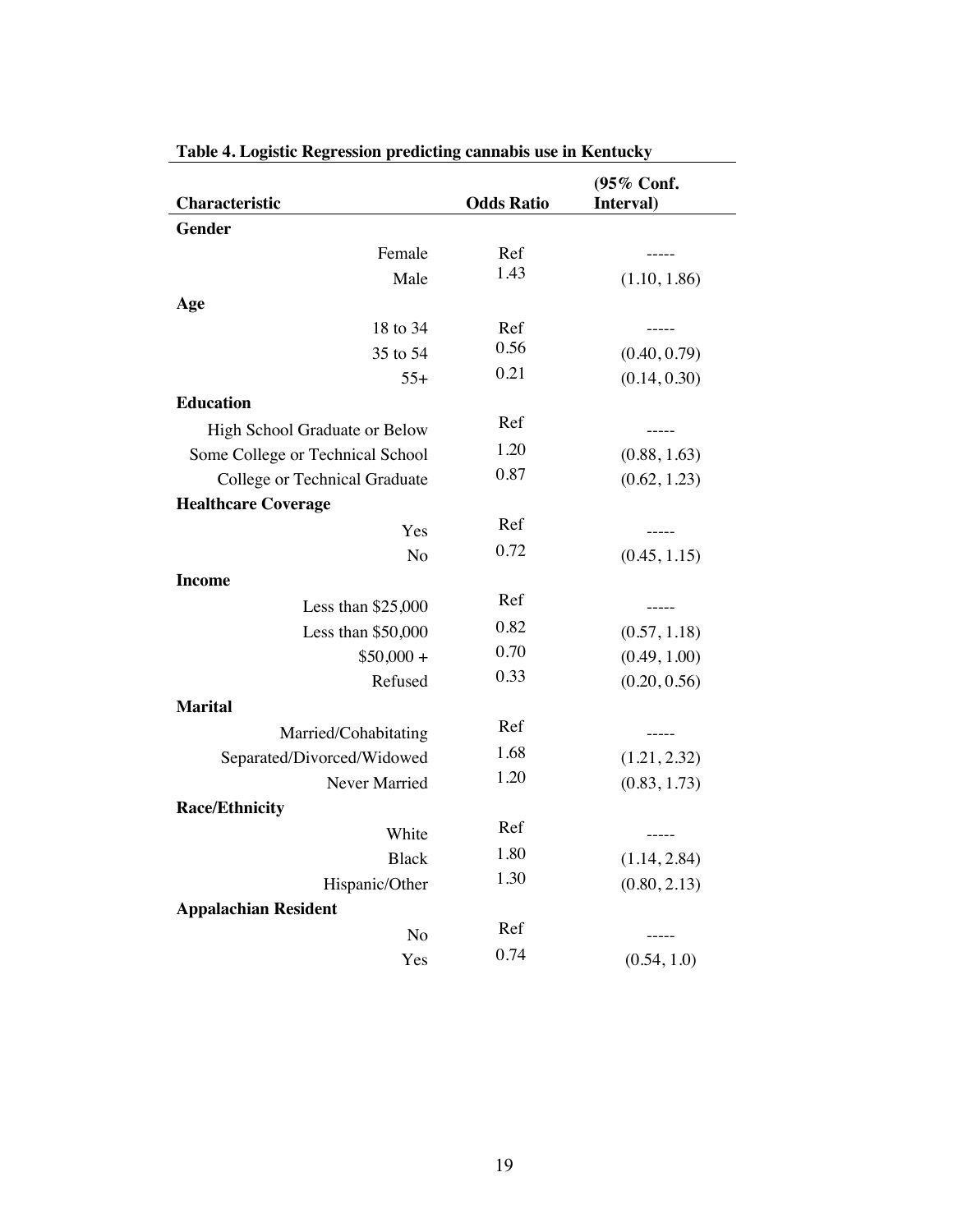## **DISCUSSION:**

This is the first study we are aware of to examine cannabis use among adults in the state of Kentucky. Important findings from this study include smoking being the most common mode of use, with nearly 78% of all respondents reporting it as their preferred mode. And despite the lack of legal retail options for these products in Kentucky, ingesting (edibles and drinking) and concentrates (vaping and dabbing) were also relatively common overall, especially among those with higher incomes and educational attainment. Low income (less than \$25,000) reported the highest rates of use  $(14.4\%)$ , but this did not differ much from the other groups. Although, those who refused to report their income had the lowest use rate (4.4%). For our study education seemed to have little, if any, association with rates of cannabis use. Black Kentuckians used cannabis at rates higher (21.6%) than white Kentuckians (9.1%) or those from other races/ethnicities (14.6%). Further studies could reveal whether if there is any sort of relationship between the urban-rural distribution of black Kentuckians, as urban-rural status was not examined here. Appalachia Residents reported very little use (8.8%). Notably, Kentuckians who reported not having healthcare reported higher rates of cannabis use (18.4%). This might suggest that some individuals without access to healthcare are self-medicating with cannabis, though more research is needed to understand this phenomenon. Many of our results match part of the Jeffers (2021) study, which found "that young, male, Black, and Native American individuals and individuals with low educational attainment and income were more likely to engage in higher frequency cannabis use." Yet our study differs slightly from the results observed in the Schauer (2020) study, where male, white, young (age groups 18-20 and 21-25 years) with some college education were found to most likely to use cannabis.

Smoking was the most preferred modality in our study (82.5%) and the Schauer (2020) study showed that for all 12 states, smoking was the preferred modality (90.7%). While our study combined Eating and Drinking and Vaping and Dabbing for our analysis, the Schauer (2020) study kept all modes in the BRFSS separate. We did this due to the low respondent number in our study. Despite this, our results can be compared with the Schauer (2020) study, which shows eating cannabis being the second highest preferred modality (24.7%) and vaping the third (19.5%). Drinking was low for the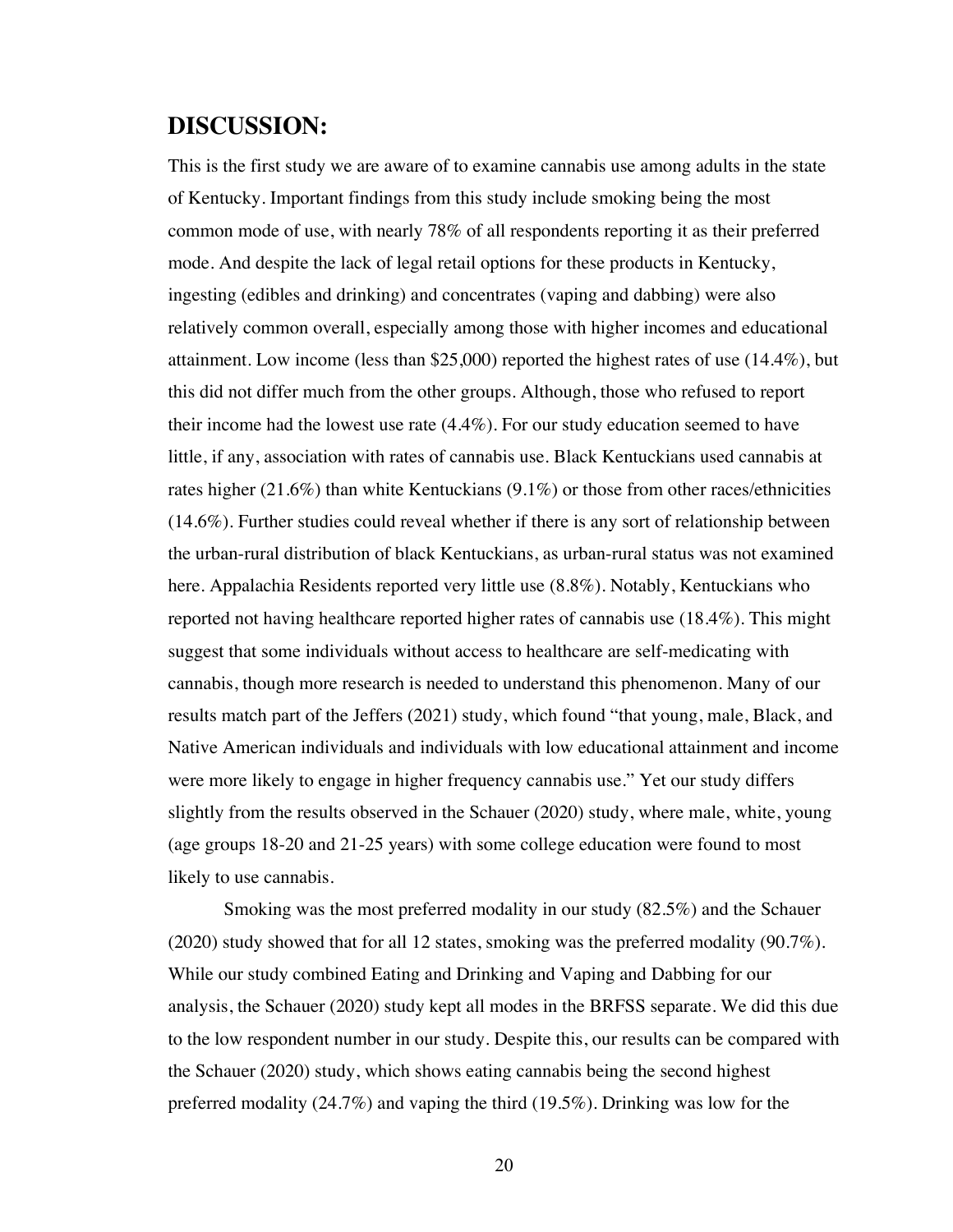Schauer (2020) study (5.3%), but as the data is from 2016 which is well before drinkable cannabis became easier to obtain and was easier to produce.

Finding reliable data for mode preferences for recent years in adjacent states is difficult. Cannabis use questions were asked in Ohio in the 2016 BRFSS, yet medicinal cannabis use was legalized in 2016 and the 2016 BRFSS was completed before its legalization. The Schauer (2020) study analyzed cannabis use data with the 2016 BRFSS and included Ohio and Tennessee. Both of those states at the time did not have RL. Ohio began ML in 2016 and Tennessee did not, and as of May 2022 still does not, have any legalization. Despite this, trends in Ohio are much like Kentucky's, with PWUC preferring smoking as their main modality (95.2%) (Schauer et al., 2020). Eating cannabis was reported as the second highest  $(14\%)$ , while vaping  $(9.4\%)$  and dabbing (8.8%) were the third reported modality (Schauer et al., 2020). Drinking and Other use preferences were not reported. In Tennessee, smoking was the also the most preferred modality (96.4%), with eating and vaping being second (22.6%) and third (19.4%). Drinking, dabbing, and other were not reported.

Cannabis use rates did not vary greatly across income groups. This is like the Jeffers (2021) study, which didn't show much variance between income groups. Although, our study showed that those with higher incomes reported more variety in modes, suggesting that their income allowed them to either travel to states that sold various modes or maybe even have products shipped to their homes. Lower income respondents also had a somewhat higher rate of ingesting cannabis. This could be explained by edibles sold at dispensaries tend to have more product available for less money. For example, in Missouri an eighth of an ounce (3.5g) of cannabis flower, typically used for smoking, averages between \$40 and \$60 (Press, 2021). This amount of flower will typically make seven joints. The average price for a pack of edibles is \$36 (Holman, 2020). The edible products can be torn apart and consumed in smaller doses, and as noted above, edibles tend to have a stronger high and last longer.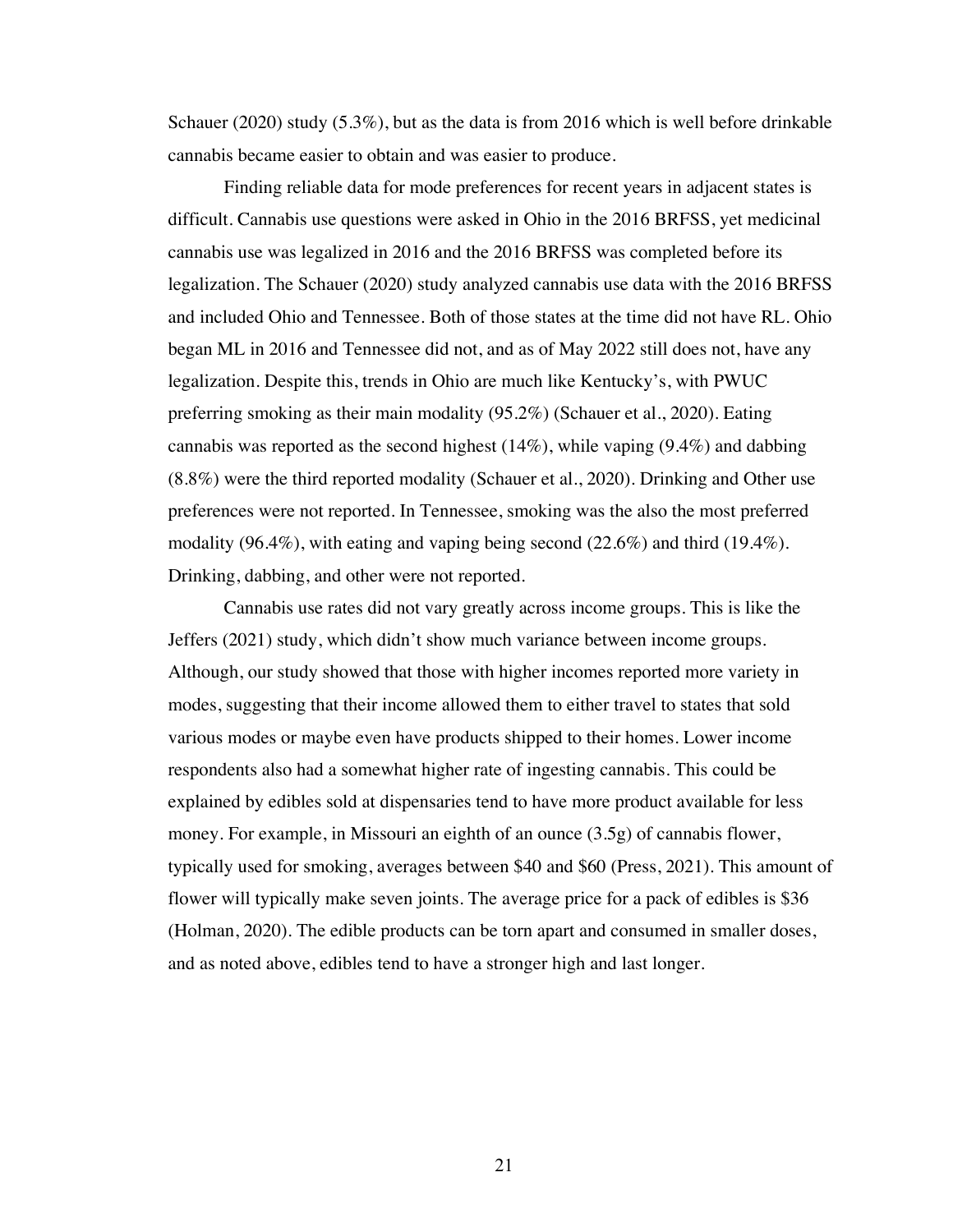## **STRENGTHS AND LIMITATIONS:**

One major limitation with the BRFSS is that it is survey data. Interviewees may not be entirely honest, especially with questions related to illicit drug use. A major issue with the BRFSS and our study is that individuals who are jailed or institutionalized are not interviewed. Illicit drug use is a major reason for incarceration, so rates inclusive of incarcerated population would almost certainly be higher than observed in this study. Another major limitation for this study was the low response rate for the BRFSS in Kentucky in 2020. This year had some of the lowest response rates for the BRFSS nationwide (CDC, 2021). The SARS CoV-2 (COVID-19) Pandemic led to a major shift in the work force, starting in March of 2020 (CDC, 2021). Some of the BRFSS data collectors were forced to cease work due to logistical difficulties and could not make calls for some time (CDC, 2021). Kentucky was not able to conduct surveys for each of the 12 months of 2020 and did not begin data collection until May (CDC, 2021). While it did meet the minimum requirements to be included in the 2020 BRFSS public-use data set, there might be differences in estimates and analysis when compared to other years (CDC, 2021). Also, 2020 was the first year that cannabis use questions were asked in the state of Kentucky. This prevents any sort of analysis to establish any sort of trends or comparisons to previous years. The pandemic might also have affected use rates if some PWUC could not access their usual cannabis sources, or they may have changed mode of use due to fears of COVID-19. PWUC may have switched to other easier to obtain illicit drugs, alcohol, or quit use in general. Finally, we did not control for important health behaviors possibly related to cannabis use, such as tobacco use, and this leaves potential for residual confounding that was not accounted for in our analysis.

## **CONCLUSION:**

Overall, cannabis use in Kentucky resembles national trends and trends in states where cannabis is legal. Despite the illegal status of cannabis, the five most common modes of use were all present in Kentucky. As nearby states legalize cannabis and as the pandemic restrictions disappear, we speculate that use of cannabis and experimentation with nonsmoking modes of use may increase. Generally, the low number of respondents in the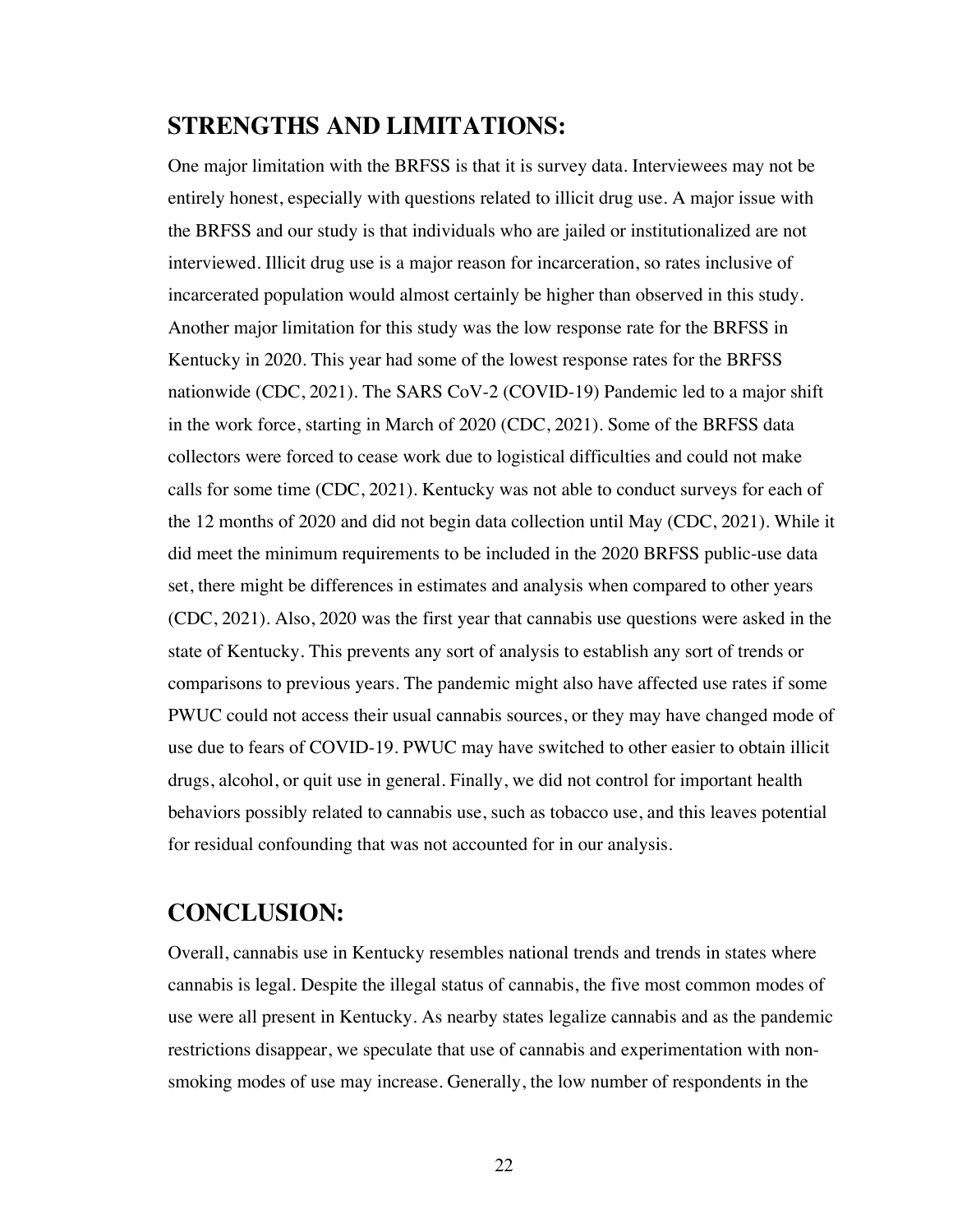BRFSS and the COVID-19 pandemic may have limited this study's findings, but it

remains the first such examination of cannabis use among adults in Kentucky to date.

#### **References**

Cannabis Control Act, (2019).

- Alliance, W. V. M. (2022). How to Get A West Virginia Medical Marijuana Card. Retrieved from https://www.westvirginiamarijuanacard.com/how-to-qualify
- Baldassarri, S. R., Camenga, D. R., Fiellin, D. A., & Friedman, A. S. (2020). Marijuana Vaping in U.S. Adults: Evidence From the Behavioral Risk Factor Surveillance System. *Am J Prev Med, 59*(3), 449-454. doi:10.1016/j.amepre.2020.03.014
- CDC. (2019). Data and Statistics. *Marijuana and Public Health.* Retrieved from https://www.cdc.gov/marijuana/data-statistics.htm

CDC. (2021). *Comparability of Data BRFSS 2020*. Retrieved from

- Commission, A. R. (2022). Kentucky. Retrieved from https://www.arc.gov/kentucky/
- Daniller, A. (2020). Two-thirds of Americans support marijuana legalization. Retrieved from https://www.pewresearch.org/fact-tank/2019/11/14/americans-supportmarijuana-legalization/
- Daniulaityte, R., Zatreh, M. Y., Lamy, F. R., Nahhas, R. W., Martins, S. S., Sheth, A., & Carlson, R. G. (2018). A Twitter-based survey on marijuana concentrate use. *Drug Alcohol Depend, 187*, 155-159. doi:10.1016/j.drugalcdep.2018.02.033
- Geissler, K. H., Kaizer, K., Johnson, J. K., Doonan, S. M., & Whitehill, J. M. (2020). Evaluation of Availability of Survey Data About Cannabis Use. *JAMA Netw Open, 3*(6), e206039. doi:10.1001/jamanetworkopen.2020.6039
- Goodman, S., Wadsworth, E., Leos-Toro, C., & Hammond, D. (2020). Prevalence and forms of cannabis use in legal vs. illegal recreational cannabis markets. *Int J Drug Policy, 76*, 102658. doi:10.1016/j.drugpo.2019.102658
- Green, T. V. (2021). Americans overwhelmingly say marijuana should be legal for recreational or medical use. Retrieved from https://www.pewresearch.org/facttank/2021/04/16/americans-overwhelmingly-say-marijuana-should-be-legal-forrecreational-or-medical-use/
- Greydanus, D. E., Hawver, E. K., Greydanus, M. M., & Merrick, J. (2013). Marijuana: current concepts(†). *Frontiers In Public Health, 1*, 42. doi:10.3389/fpubh.2013.00042
- Holman, G. J. (2020). Edible marijuana products go on sale in Springfield, statewide. *Springfield News-Leader*. Retrieved from https://www.newsleader.com/story/news/local/missouri/2020/12/30/missouris-first-marijuanaedibles-go-sale-springfield-new-years-eve/4064094001/
- Keyhani, S., Steigerwald, S., Ishida, J., Vali, M., Cerdá, M., Hasin, D., . . . Cohen, B. E. (2018). Risks and Benefits of Marijuana Use: A National Survey of U.S. Adults. *Ann Intern Med, 169*(5), 282-290. doi:10.7326/m18-0810
- Lazarjani, M. P., Young, O., Kebede, L., & Seyfoddin, A. (2021). Processing and extraction methods of medicinal cannabis: a narrative review. *Journal of Cannabis Research, 3*(1), 32. doi:10.1186/s42238-021-00087-9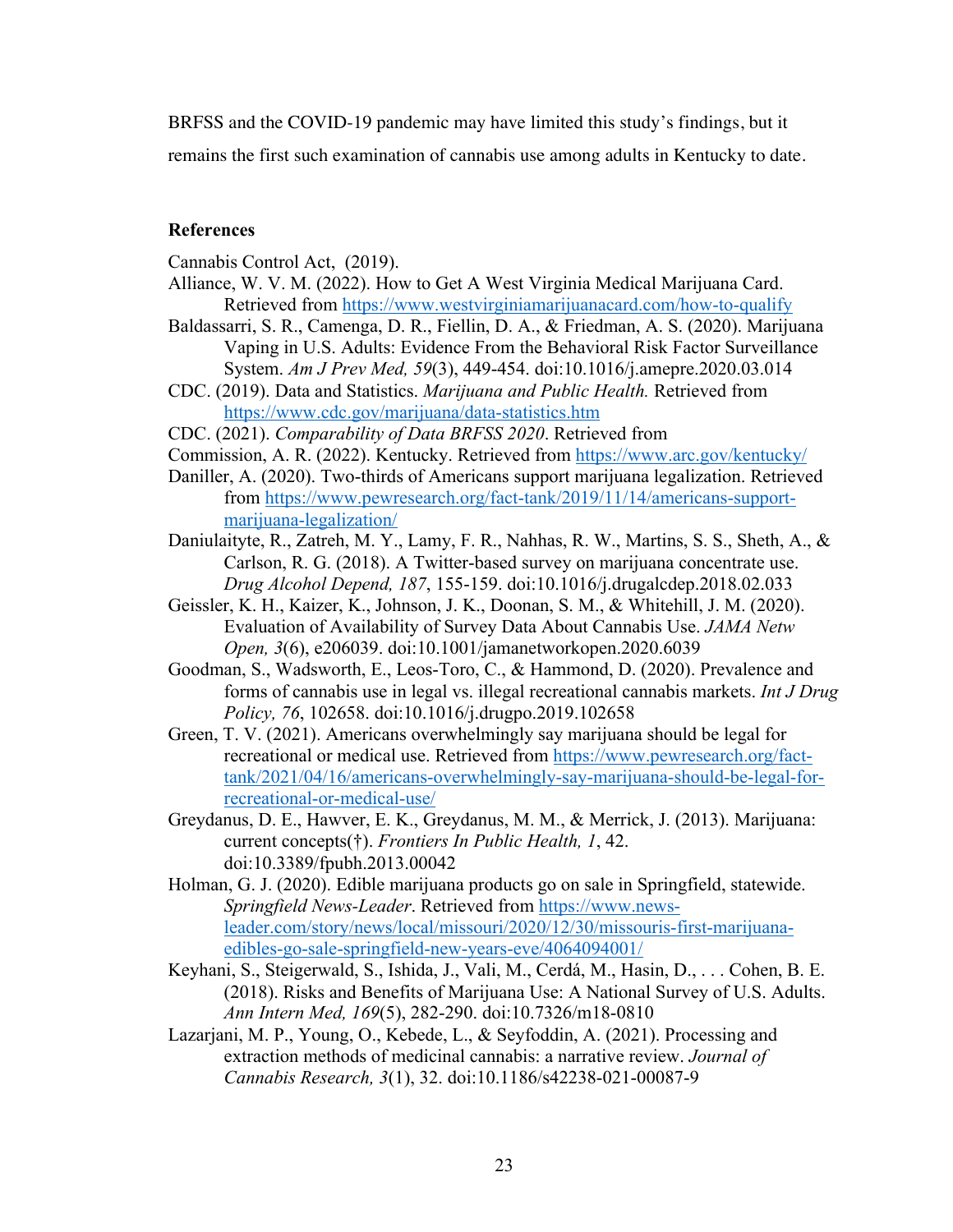- Legislation, N. C. o. S. (2021, 11/29/2021). State Medical Cannabis Laws. Retrieved from https://www.ncsl.org/research/health/state-medical-marijuana-laws.aspx
- Masonbrink, A. R., Richardson, T., Hall, M., Catley, D., & Wilson, K. (2021). Trends in Adolescent Cannabis-Related Hospitalizations by State Legalization Laws, 2008- 2019. *J Adolesc Health, 69*(6), 999-1005. doi:10.1016/j.jadohealth.2021.07.028

Patton, D. V. (2020). A History of United States Cannabis Law. *J.L. & Health, 34*, 1.

- Perkins, D. (2021). Understanding Milligram Doses in Cannabis Drinks Retrieved from https://sorsetech.com/understanding-milligram-doses-in-cannabis-drinks/
- Press, T. A. (2021). Medical-pot prices down in Missouri. *Northwest Arkansas Democrat Gazette*. Retrieved from https://www.nwaonline.com/news/2021/aug/07/medicalpot-prices-down-missouri/

Program, O. M. M. C. (2022). FAQ. Retrieved from https://medicalmarijuana.ohio.gov/faqs

- Program, V. C. (2021). Cannabis in Virginia: FAQ. Retrieved from https://www.cannabis.virginia.gov
- Project, M. P. (2022a). Missouri approves Amendment 2 to legalize medical marijuana. Retrieved from https://www.mpp.org/states/missouri/
- Project, M. P. (2022b). The West Virginia Medical Cannabis Act. Retrieved from https://www.mpp.org/states/west-virginia/west-virginia-medical-cannabis-act/
- Raber, J. C., Elzinga, S., & Kaplan, C. (2015). Understanding dabs: contamination concerns of cannabis concentrates and cannabinoid transfer during the act of dabbing. *J Toxicol Sci, 40*(6), 797-803. doi:10.2131/jts.40.797
- Sawtelle, L., & Holle, L. M. (2021). Use of Cannabis and Cannabinoids in Patients With Cancer. *Ann Pharmacother, 55*(7), 870-890. doi:10.1177/1060028020965224
- Schauer, G. L. (2021). Cannabis Policy in the United States: Implications for Public Health. *J Natl Cancer Inst Monogr, 2021*(58), 39-52. doi:10.1093/jncimonographs/lgab016
- Schauer, G. L., Njai, R., & Grant-Lenzy, A. M. (2020). Modes of marijuana use smoking, vaping, eating, and dabbing: Results from the 2016 BRFSS in 12 States. *Drug Alcohol Depend, 209*, 107900. doi:10.1016/j.drugalcdep.2020.107900
- Services, M. D. o. H. S. (2022). FAQ. Retrieved from https://health.mo.gov/safety/medical-marijuana/faqs.php
- Shi, Y. (2017). Medical marijuana policies and hospitalizations related to marijuana and opioid pain reliever. *Drug Alcohol Depend, 173*, 144-150. doi:10.1016/j.drugalcdep.2017.01.006
- Streck, J. M., Hughes, J. R., Klemperer, E. M., Howard, A. B., & Budney, A. J. (2019). Modes of cannabis use: A secondary analysis of an intensive longitudinal natural history study. *Addict Behav, 98*, 106033. doi:10.1016/j.addbeh.2019.106033
- Stuyt, E. (2018). The Problem with the Current High Potency THC Marijuana from the Perspective of an Addiction Psychiatrist. *Mo Med, 115*(6), 482-486. Retrieved from https://www.ncbi.nlm.nih.gov/pmc/articles/PMC6312155/
- Tashkin, D. P., & Roth, M. D. (2019). Pulmonary effects of inhaled cannabis smoke. *Am J Drug Alcohol Abuse, 45*(6), 596-609. doi:10.1080/00952990.2019.1627366 The Controlled Substances Act, (1971).
- Uddin, S. M. I., Osei, A. D., Obisesan, O. H., El-Shahawy, O., Dzaye, O., Cainzos-Achirica, M., . . . Blaha, M. J. (2020). Prevalence, Trends, and Distribution of